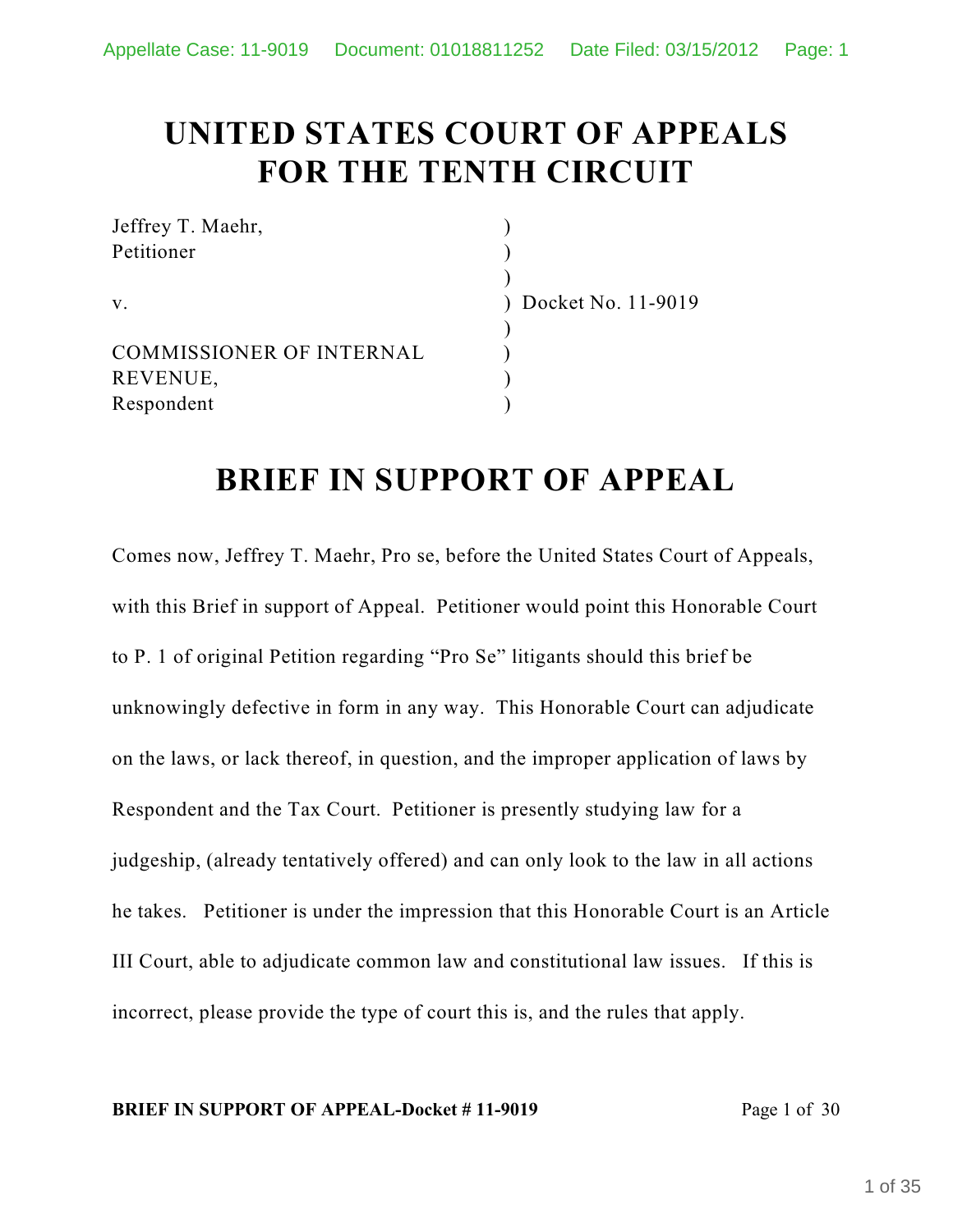These challenges may likely be "new," and the case law never seen by this Honorable Court because the Courts have been manipulated and deceived by Respondent's actions and previous documentation, like Petitioner has been.

### **STATEMENT OF THE INITIAL CASE**

Respondent assessed Petitioner for alleged tax deficiencies for years 2003-2006, deficiency notice date of 5-12-11. Petitioner, in order to NOT be found in default, was forced to respond via the Tax Court in the given time frame.

Petitioner timely filed his Petition with the tax court, including 7 exhibits, challenging all elements of Respondent's lack of Standing. The Respondent failed to provide the legally required "Summary Record of Assessment" and lawful signature and certification pursuant to 26 CFR 301.6203-1, and failed to provide in the record any Form 23C, (See Form 23C Assessment Law document separately filed) regarding any tax liability status for years, 2003, 2004, 2005, 2006, which is a violation of 15 U.S.C. § 1692. Without such assessment form and certification, the Tax Court had NO jurisdiction to continue, and should have ruled in support of Petitioner that Respondent failed to provide lawful proof of authority to create deficiencies against Petitioner. This is prima Facie evidence that Respondent is acting in bad faith outside its own laws, and attempting to commit fraud, and fraud **BRIEF IN SUPPORT OF APPEAL-Docket #11-9019** Page 2 of 30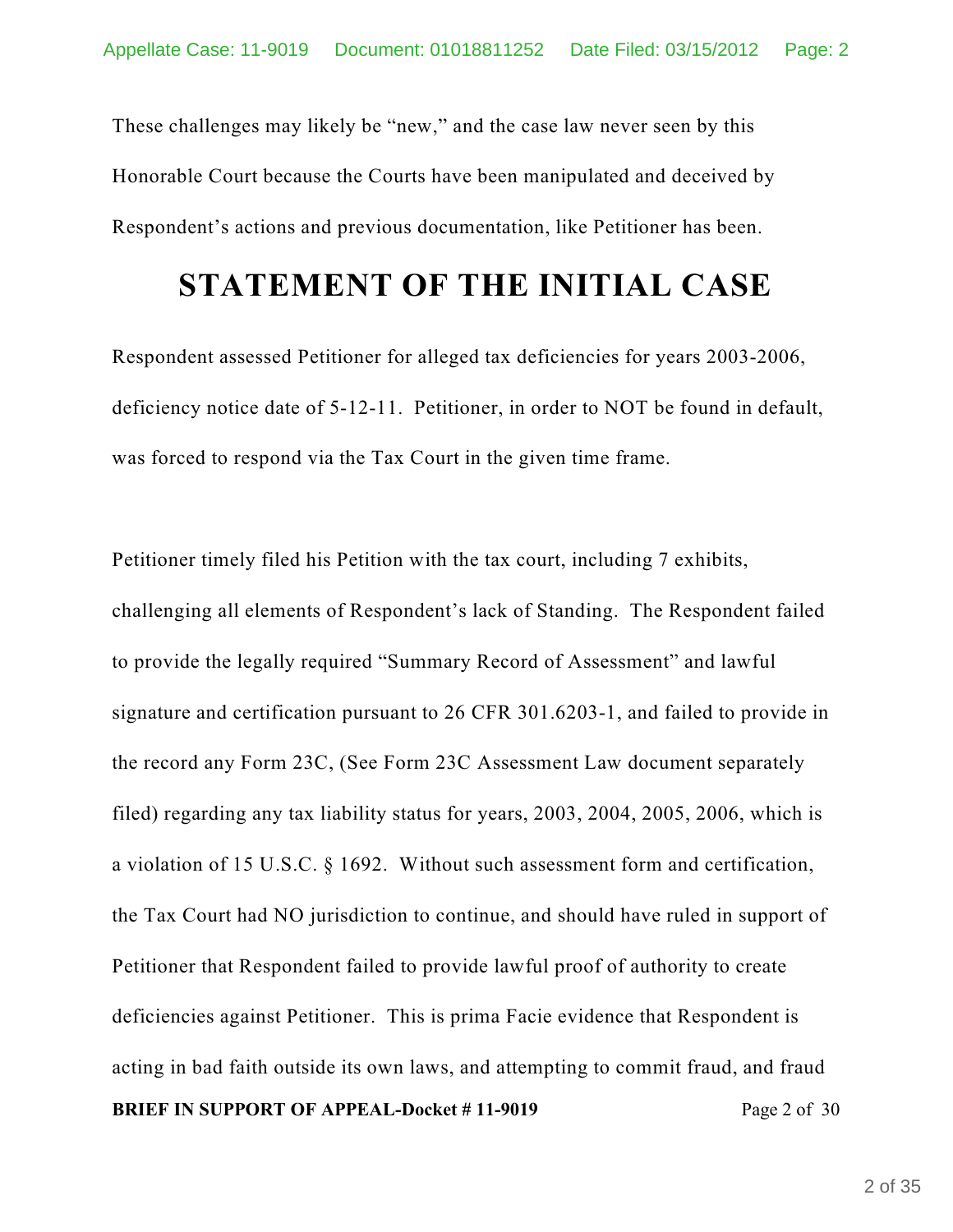on the court.

Respondent also did not provide the Court , or in the record, any evidence of having standing to move against Petitioner personally with said deficiencies, despite challenge. Proof of standing in the Tax Court, a threshold issue, MUST be proven by Respondent, (burden of proof on it) to have assessed Petitioner, apart from Respondent's own Code and Supreme Court case law, forcing him to respond through tax court. No evidence is on record to date in this instant case. The Court erred in not requiring Form 23C in the record, and thus "standing" by Respondent, to be placed into the record, and did not comply with its legal duty to verify standing, and ignored many other lawful "standing" issues of law as presented.

Respondent is acting within the "law of the forum," lex fori, but **Petitioner stands on the "law of the place/land," lex loci. Respondent has NO "in personam" or "in rem" jurisdiction. (See separately filed "Notarial Verification")**.

Petitioner is a man living on the land, not within any jurisdiction of Respondent, and did NOT give any "personal jurisdiction" to Respondent to be acting against Petitioner. However, even under the law of the forum, **Respondent is in violation of its own laws and rules, and Supreme Court case law**, on multiple fronts, as

**BRIEF IN SUPPORT OF APPEAL-Docket #11-9019** Page 3 of 30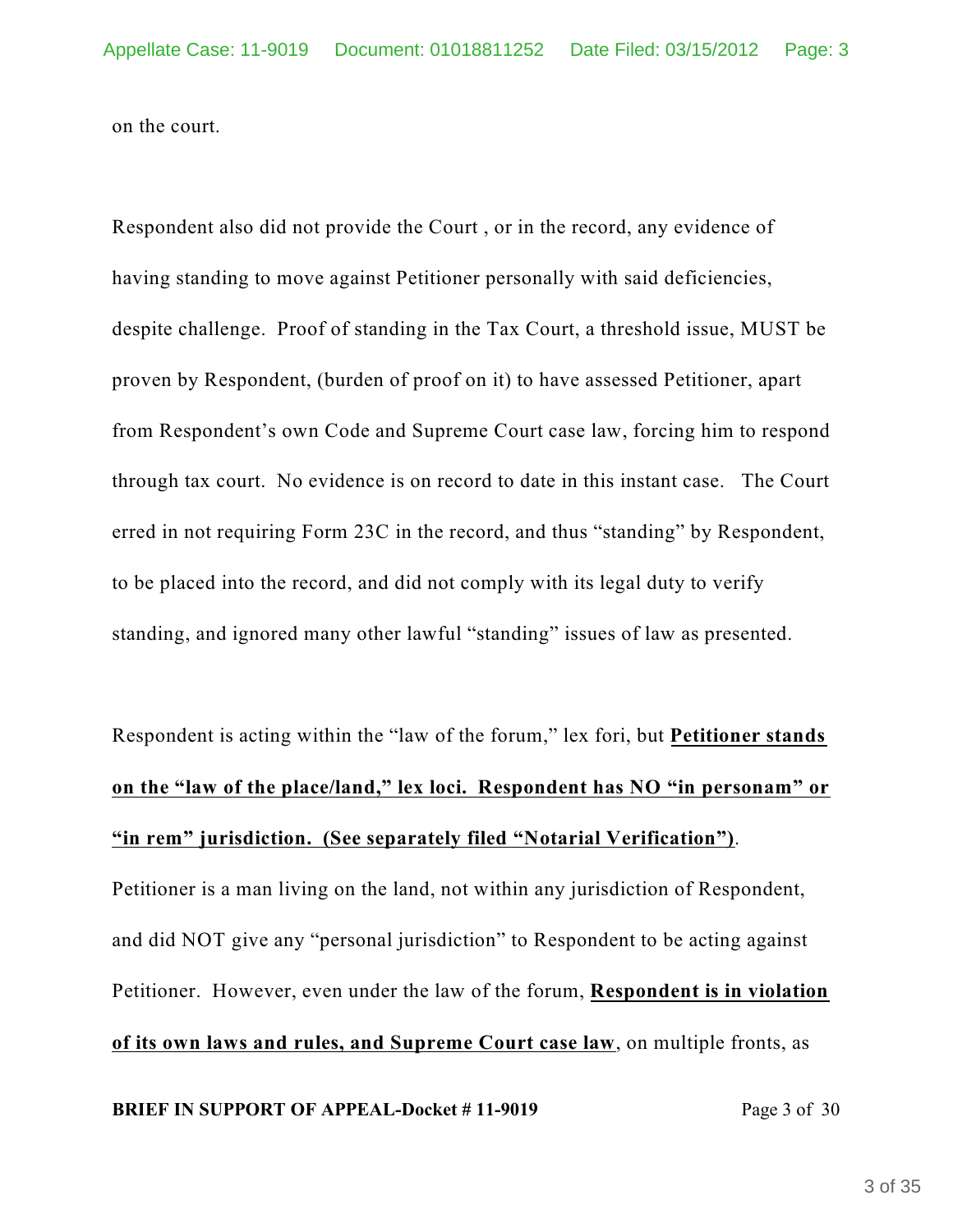clearly established in the original record, and as discussed below.

While it may be argued that, because Petitioner filed in Tax Court as Petitioner, that Respondent has "subject matter jurisdiction" under lex fori, however Respondent has no lawful ability to proceed in any form of exercise of such authority because they have no, and were not given, personal jurisdiction over Petitioner living on the land, and Petitioner denies any such "implied consent" to such.

There was nothing entered in the record that rises to the level of evidence to prove Respondent has personal jurisdiction, and thus no capacity to lawfully assess any alleged deficiencies, making said deficiencies void on their face. By assessing Petitioner against the law of the forum, and against Petitioner personally, Respondent is invading Petitioner's territory with a foreign law and foreign jurisdiction.

Petitioner denies being a  $14<sup>th</sup>$  Amendment "citizen" as prescribed by the  $14<sup>th</sup>$ Amendment ("a citizen of the District of Columbia" who is "resident" in one of the several States), and denies being under any alleged jurisdiction of Respondent, and

#### **BRIEF IN SUPPORT OF APPEAL-Docket #11-9019** Page 4 of 30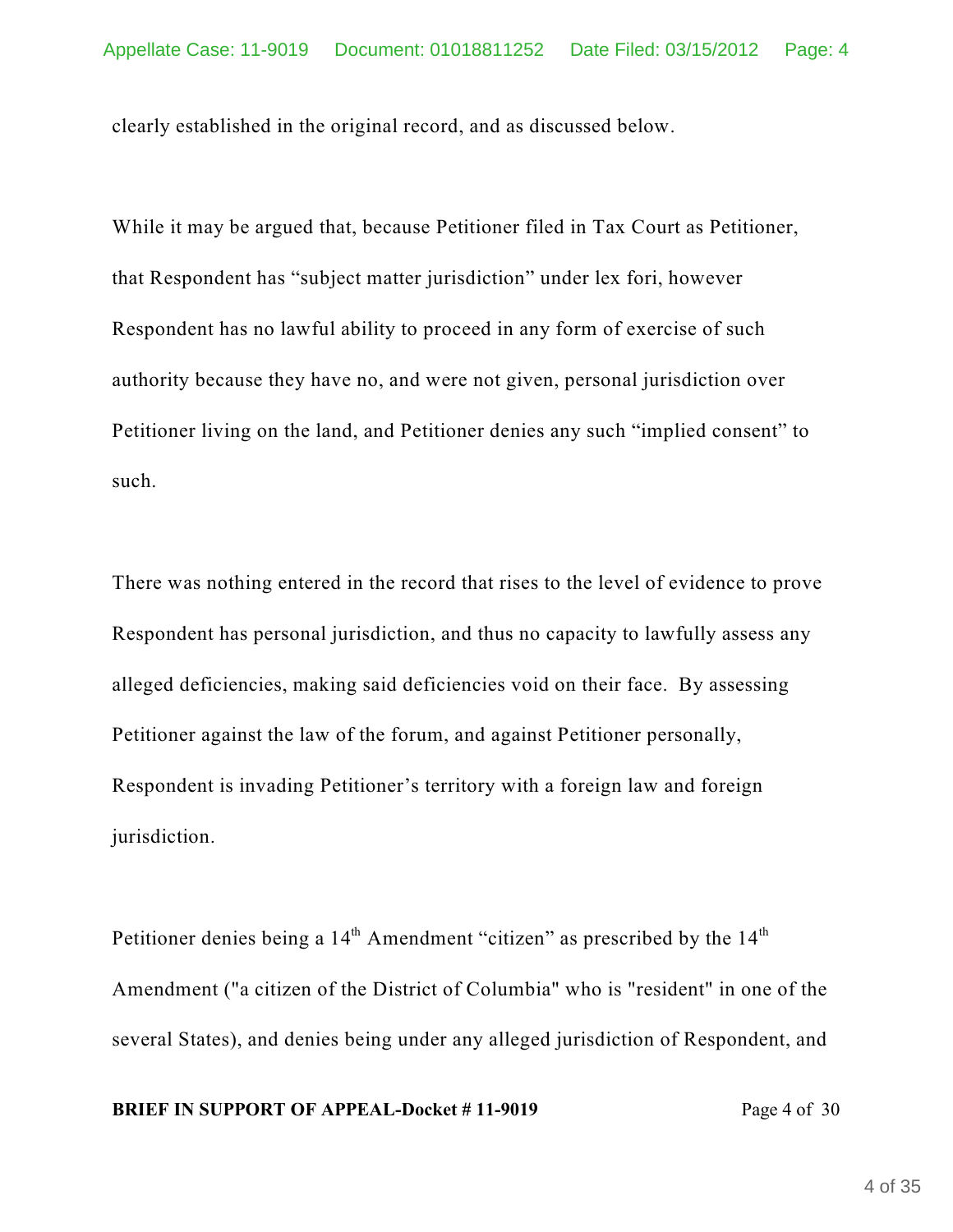therefore, in Petitioner NOT being a 14<sup>th</sup> Amendment "citizen," Respondent has shown no lawful standing to assess Petitioner for any alleged tax deficiencies, as previously pleaded, and which, again, Petitioner challenges such jurisdiction.

If this Honorable Court has jurisdiction under these conditions, it has the authority to adjudicate the lex fori laws provided in original Petition and discussed below, and can rule on the laws themselves. If the court does NOT have jurisdiction under these circumstances, then neither does Respondent have jurisdiction over Petitioner, and the alleged deficiencies are moot, and void on their face.

If this Honorable Court has jurisdiction, then the following argument and law is provided. **Petitioner reserves all his rights and remedies under law, without prejudice, to bring these issues before his suitors one supreme Court for adjudication**.

## **Claim Upon Which Relief May Be Granted**

Petitioner has been in dialog with Respondent, at length, since 2003 regarding issues of law, including standing, jurisdiction, Constitutional law, Supreme Court case law, and IR code assessment issues, and Congressional testimony, as well as

#### **BRIEF IN SUPPORT OF APPEAL-Docket #11-9019** Page 5 of 30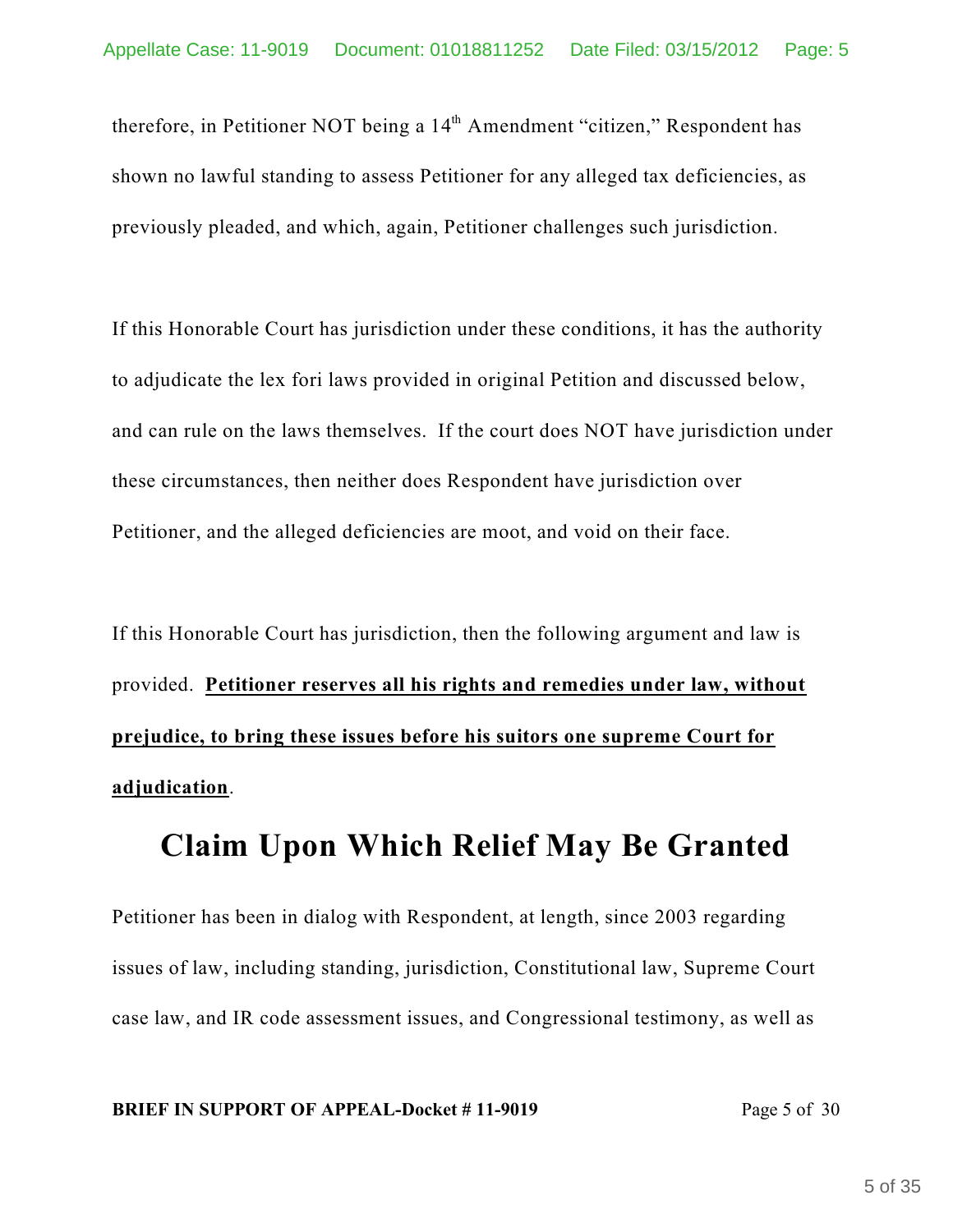suits filed in 5 State Federal District Courts against respondent's "summons" to Petitioner's business contacts, on all the same issues.

In all this time, Respondent, and the Courts, have failed to provide any lawful or constitutional rebuttal to the foundational issue presented on standing, (despite Respondent's own code requiring such response-see Exhibit E in original Petition) and which were presented to the U.S. Tax Court, but were left unaddressed. (Entire document history is in Petitioner's file with Respondent, and available from Petitioner if not provided by Respondent).

Respondent stated to Petitioner, paraphrasing, that "if you want a response to these challenges, it would have to be done through the Courts" and it refused to answer. (Respondent's document stating such is available). Petitioner herein does just that because, thus far, the Courts have been silent on the all these lawful challenges.

Lawful challenges of the issue is the following, with some expansion below:

1. That Petitioner does NOT have "income" as well established and still standing Supreme Court case law, and Congress, defines it, but which is "presumed" by

#### **BRIEF IN SUPPORT OF APPEAL-Docket #11-9019** Page 6 of 30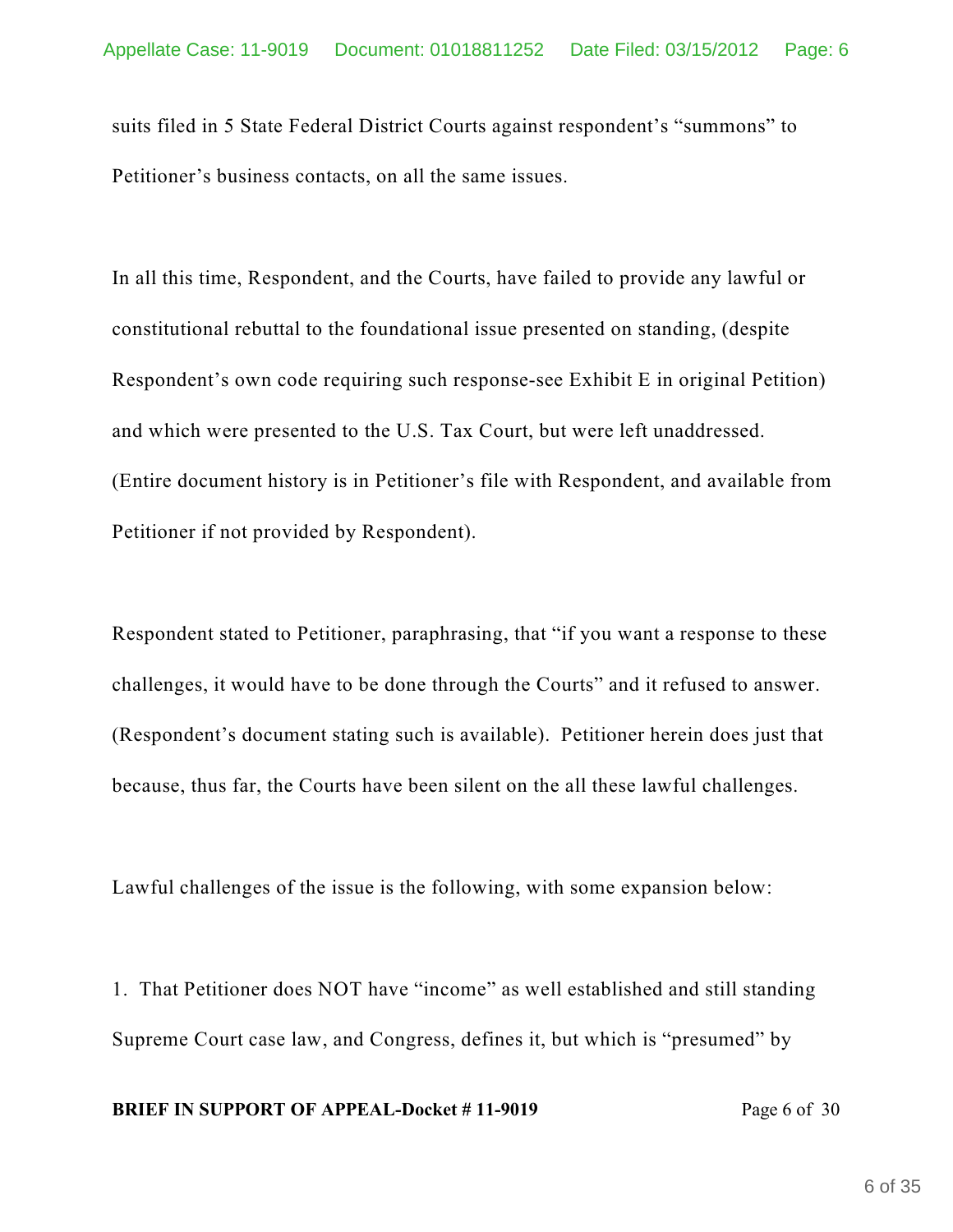Respondent in contradiction said case law. Presumption is no form of evidence, as previous pleaded case law proves. "The power to create [false] presumptions is not a means of escape from constitutional restrictions." *New York Times v. Sullivan*, 376 U.S. 254 (1964). (Also see Presumption Exhibit H in Original Petition).

2. That Petitioner is NOT a "taxpayer" as compared to a "non-taxpayer" which the courts have clearly delineated, (see below) but which has been, once again, "presumed" by Respondent and the Tax Court, but not proven as fact or with any law, statute or constitutional evidence that overturns the Supreme Court.

3. That Petitioner has received no proof that he is personally lawfully liable to file a 1040 form, for a variety of reasons, including the absence of any IR Code section that would require such lawful filing, and no evidence of said law has been presented in evidence that makes Petitioner personally liable, as the Courts are clearly recognizing: For example, in *UNITED STATES OF AMERICA VS. VERNICE B. KUGLIN, CR. NO. 03-20111 Ml/A,* Respondent could not provide the law requiring the filing of a 1040 form, and Defendant was acquitted due to that.

4. That the IR Code is not "positive" law, but only prima facie evidence of alleged

#### **BRIEF IN SUPPORT OF APPEAL-Docket #11-9019** Page 7 of 30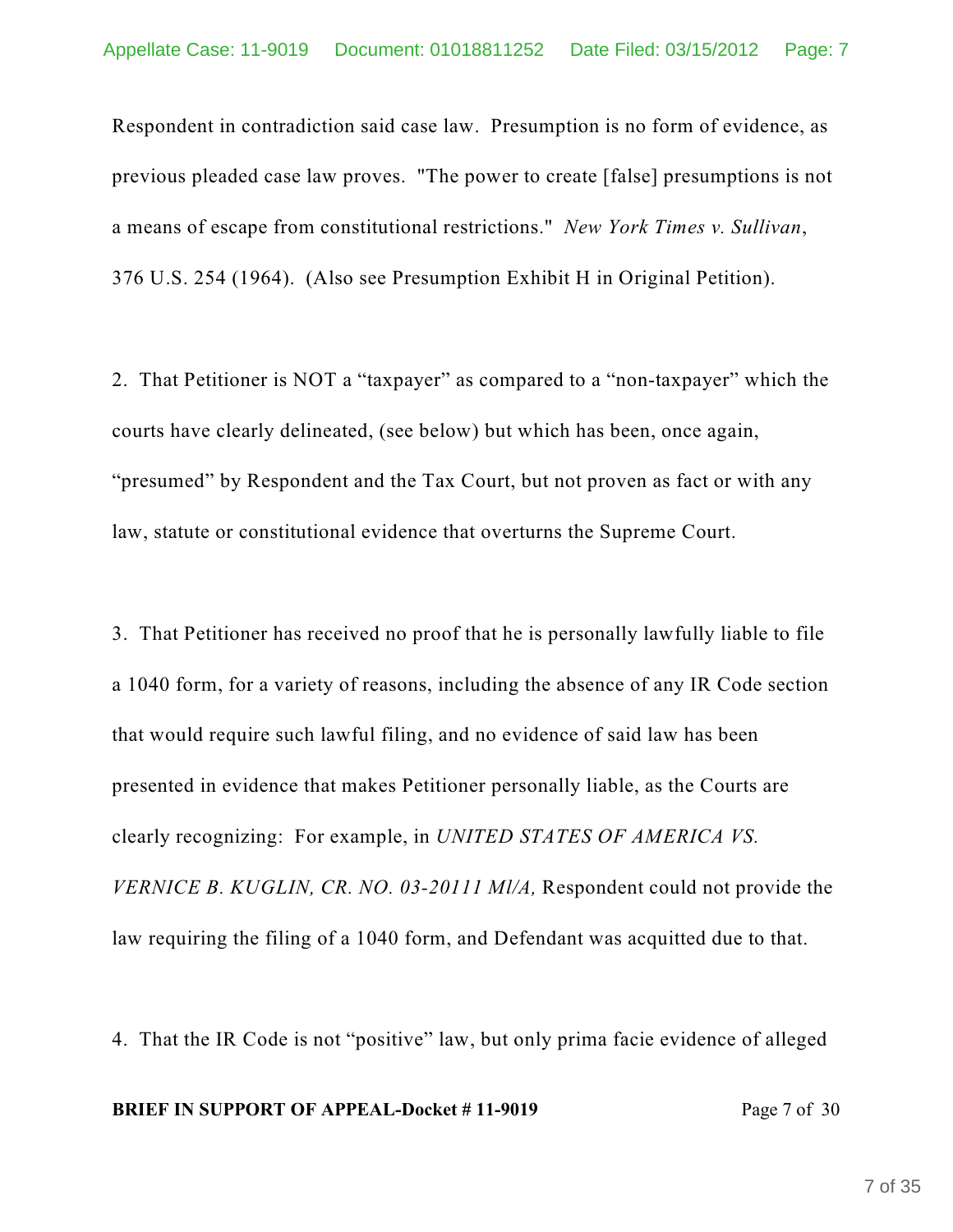law, therefore holding no authority over Petitioner. (See original Petition, EXHIBITS V  $&$  T). Respondent has provided no evidence of the code being "positive law," and this leaves only more presumption of law, which Petitioner challenges as lawfully valid or binding on Petitioner.

5. Respondent's own testimony that it is NOT a government agency, and therefore has no jurisdiction over Petitioner, was ignored. (See original Petition, EXHIBIT E-2). *Diversified Metal Products v. IRS*, et al. CV-93-405E-EJE -USDC District of Idaho.

Respondent testified that it was not a U.S. Government agency, so, under what laws is it acting against Petitioner in a personal capacity? No such law has been provided proving the Respondent is a U.S. government agency. If it is, in fact of law, a U.S. government agency, then was perjury or fraud on the Court committed by Respondent in the cited case? Respondent can't have it both ways.

6. Petitioner's Motion to Vacate Order of Dismissal and Decision Entered August 19, 2011 was filed with more case law in support of a void judgment, which was immediately denied by the Court, with no response required from Respondent.

#### **BRIEF IN SUPPORT OF APPEAL-Docket #11-9019** Page 8 of 30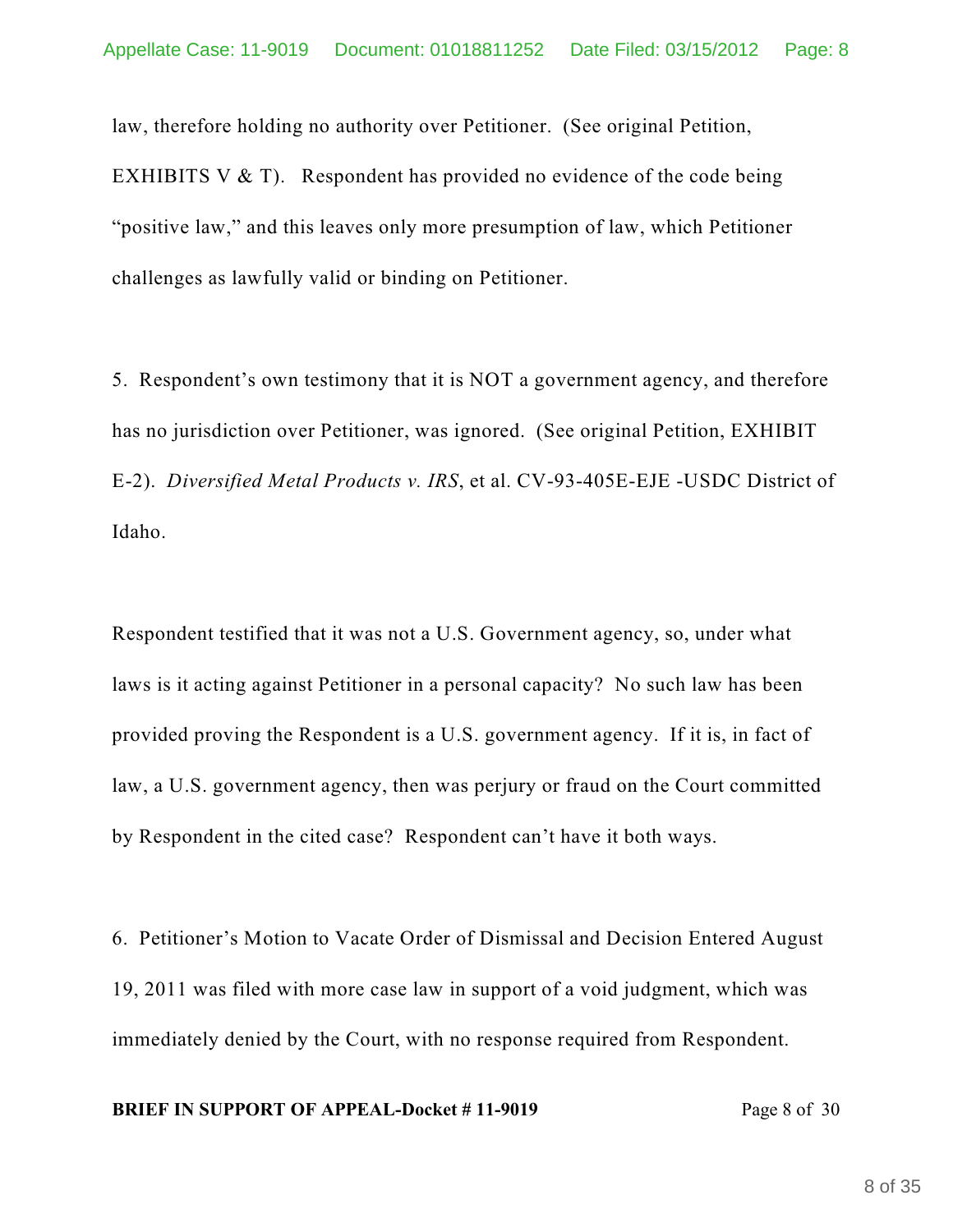This is prima facie evidence that Court violations occurred. The Tax Court seemed to be prosecuting this case from the bench, not requiring Respondent to file responses or any pleadings on the issues brought forth, and the court merely rubber-stamped the pleadings as "denied."

7. The tax court denied motions and pleadings at the same time that Petitioner's filings were accepted by the court, but without proper lawful Service of Process to Petitioner of findings by the court revealing said decisions. Petitioner was left waiting for a response all the while the Court had already responded but did not notify Petitioner of these responses. (See Tax Court Docket showing no "Service of Process," and the Motion to submit new evidence already filed with the court.)

8. Petitioner provided an "Affidavit of Jeffrey T. Maehr" which was full of testimony, but which went unrebutted. A maxim of law states that "an unrebutted affidavit stands as truth." Legally, "He who does not deny, admits" or "silence implies consent." "Court of Appeals may not assume the truth of allegations in a pleading which are contradicted by affidavit." Data Disc, Inc. v. Systems Tech. Assocs., Inc. 557 F.2d 1280 ( $9<sup>th</sup>$  Cir. 1977). Respondent left the battlefield!

#### **BRIEF IN SUPPORT OF APPEAL-Docket #11-9019** Page 9 of 30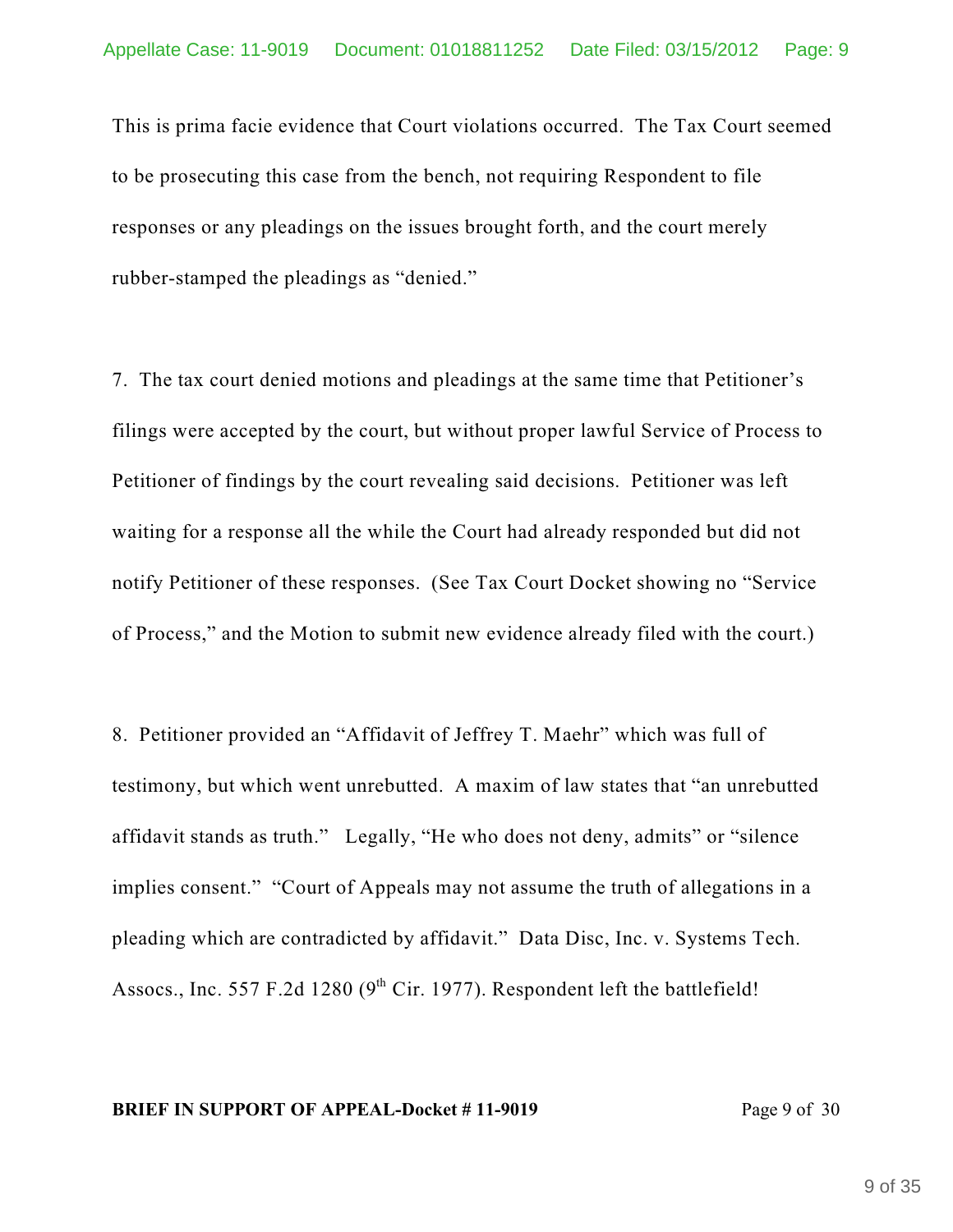9. Petitioner moved for recusal of Judge Colvin due to prejudice, which was assigned to Judge Carluzzo. Petitioner then filed an "Affidavit of Prejudice" after learning of Judge Carluzzo's improper service of process, but this was ignored and denied.

### **LAWFUL ARGUMENT AND AUTHORITIES**

1. Standing: In all court proceedings, standing is of paramount importance before the Court can rule on any elements of the case. It is a "threshold" issue which must be proven, in the record, by Respondent or the Court, and standing can be challenged at any time. (See above on 23C form violations).

Standing is legally defined as "The position of a person in reference to his capacity to act in a particular instance…19 Am J2d Corp § 559." *Ballentine's Law Dictionary,* page 1209. The Supreme Court has written: "In essence the question of standing is whether the litigant is entitled to have the Court decide the merits of the dispute or of particular issues." *Warth v. Seldin*, 422 U.S. 490, 498 (1975).

Petitioner maintains that he has Standing to be bringing said case before the tax Court and now the Court of Appeals, as this was the stated response necessary to, under Due Process, and within the limited time frame, address these alleged

**BRIEF IN SUPPORT OF APPEAL-Docket #11-9019** Page 10 of 30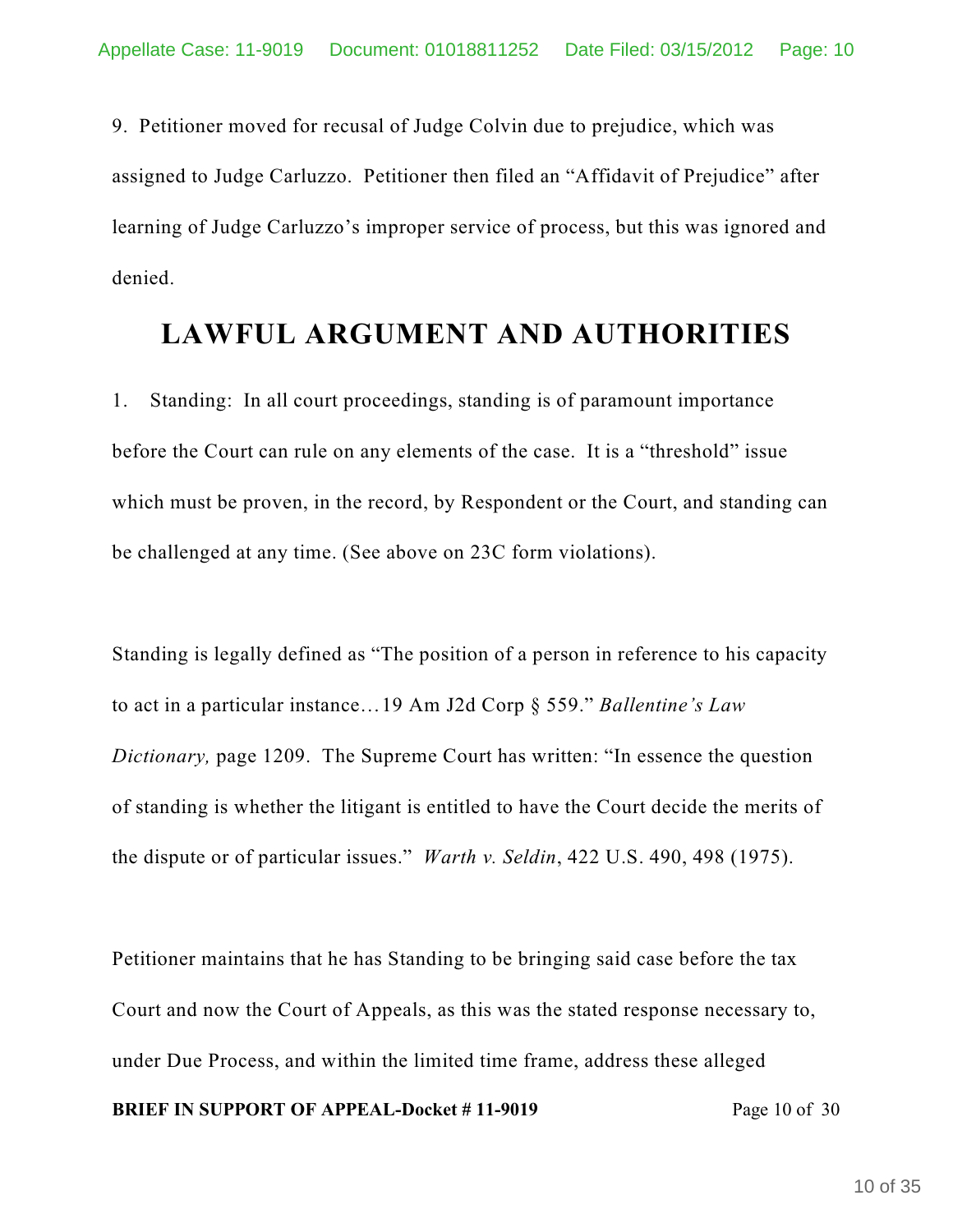deficiencies and relevant issues, but denies Respondent has standing to act against Petitioner, on multiple grounds;

"The requirement of standing, however, has a core component derived directly from the Constitution. A plaintiff must allege personal injury fairly traceable to the defendant's allegedly unlawful conduct and likely to be redressed by the requested relief." *Allen v. Wright*, 468 U.S. 737, 751 (1984); *Perry v. United States*, 294 U.S. 330 (1935).

Justice Scalia delivered the opinion of the Court, except as to Part III-B, concluding that respondents lack standing:

(a) As the parties invoking federal jurisdiction, respondents bear the burden of showing standing by establishing, *inter alia,* that they have suffered an injury in fact, *I. e.,* a concrete and particularized, actual or imminent invasion of a legally protected interest.

(b) Respondents did not demonstrate that they suffered an injury in fact. *LUJAN, SECRETARY OF THE INTERIOR v. DEFENDERS OF WILDLIFE* **BRIEF IN SUPPORT OF APPEAL-Docket #11-9019** Page 11 of 30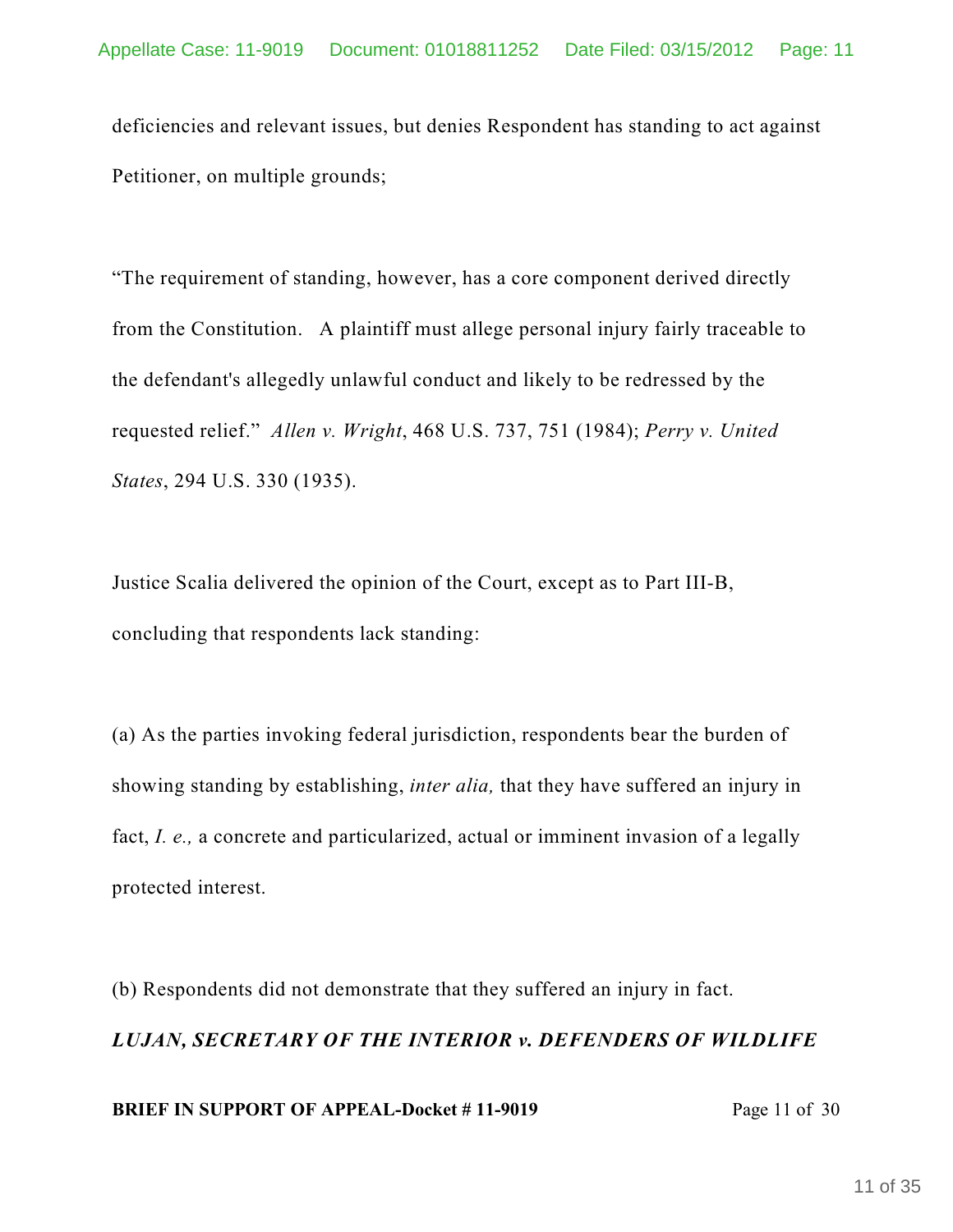#### *et al.* **certiorari to the United States Court of Appeals for the eight circuit**

No. 90-1424. Argued December 3, 1991 — Decided June 12, 1992.

Respondent has demonstrated no injury in fact to anyone in the record, but the record clearly shows injury to Petitioner in that Respondent is attempting to extract monies under color of law from Petitioner.

This "standing" issue is a catch 22 for Petitioner. Petitioner calls upon the Court to adjudicate the facts of the challenges made to Respondent's alleged deficiencies, and can only do so by bringing Petition to the Court in response to the alleged deficiencies, as required. However, if Petitioner did not bring such suit, his Due Process rights would have been violated in Respondent attempting to take property from Petitioner outside a Court of law, and he would have been found in default by the tax Court.

Respondent has provided NO evidence of standing to be acting against Petitioner, or in reply to the following further issues which support Respondent's lack of standing to be assessing Petitioner, or forcing him into Court to defend his rights and property.

#### **BRIEF IN SUPPORT OF APPEAL-Docket #11-9019** Page 12 of 30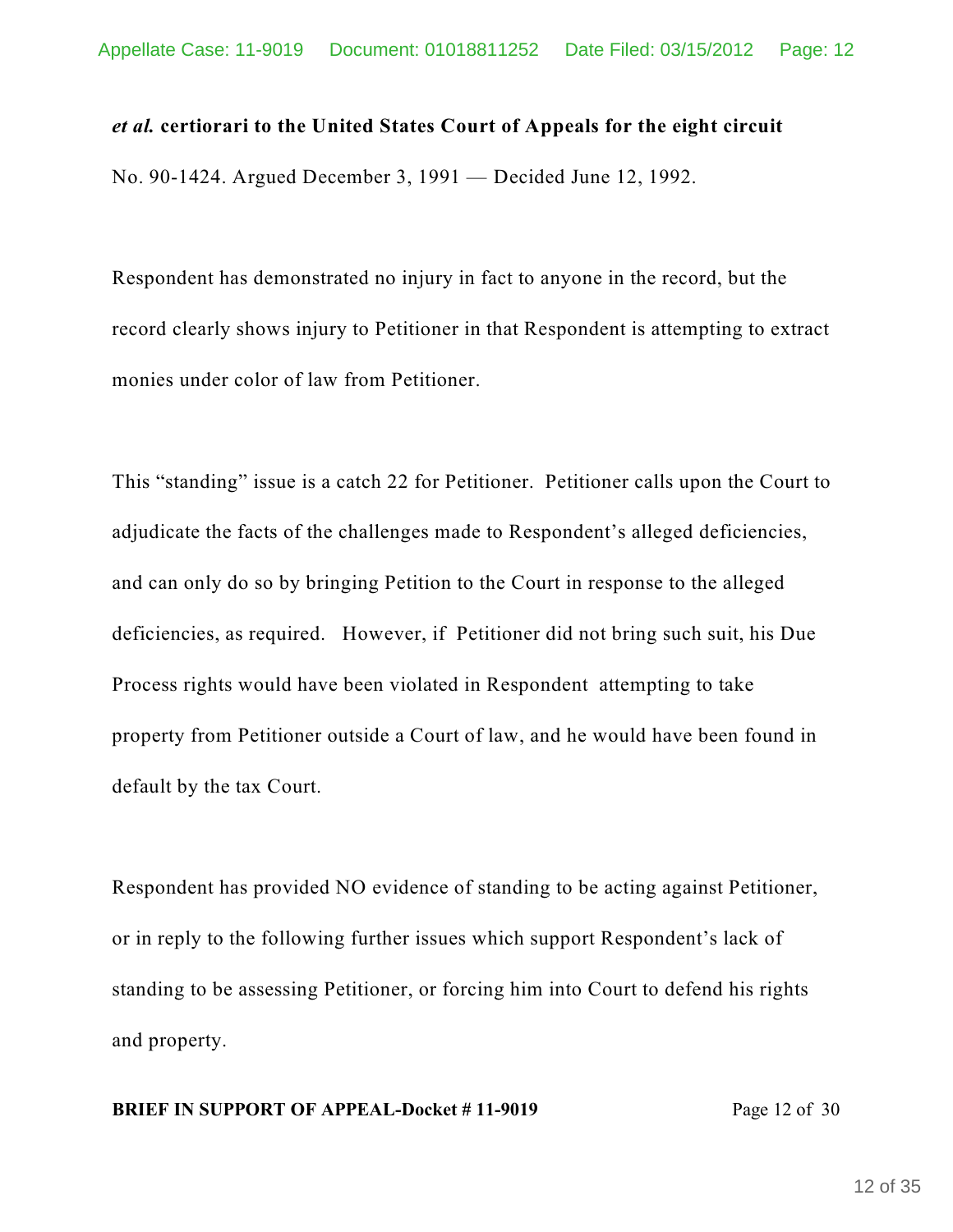2. Petitioner challenged Respondent's claim that Petitioner has "income" that can be lawfully taxed. This presumption and "conventional wisdom" has been used for decades to weave a revision of what lawful "income" is. Petitioner denies having anything resembling "income" as defined by the Courts for many decades. The following is taken from Petitioner's full doc on case law and discussion of "What is Income?" that can be filed (which is part of the "new" evidence Petitioner requests to be placed into the record). Rather than repeat all that has already been pleaded, please refer to original Petition, #9, P.7-9, for just a portion of the case law and discussion on this topic. Portions are repeated below:

The IR Code itself fails to define "income..."

"The general term "income" is not defined in the Internal Revenue Code." *US v Ballard, 535 F2d 400, 404, (1976).*

The IR Code term "gross income" is NOT a legal "definition" of "income," so we must look to the Courts for such legal definition. Respondent has long endorsed the concept that "income" is "all that comes in," or, is all "profit," but the Supreme Court clearly differs from this presumption...

#### **BRIEF IN SUPPORT OF APPEAL-Docket #11-9019** Page 13 of 30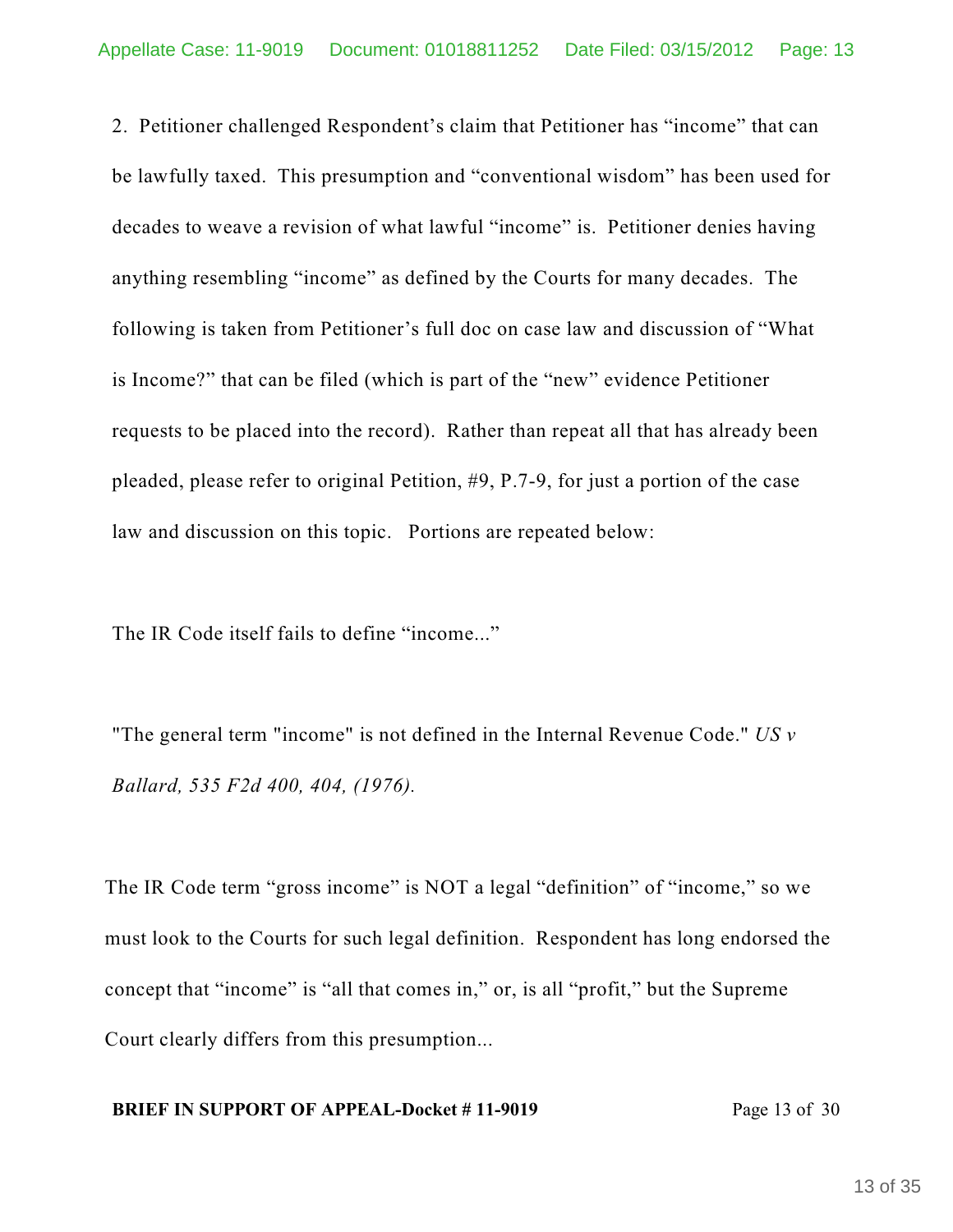"...income, as used in the statute should be given a meaning so as not to include everything that comes in. The true function of the words "gains" and "profits" is to limit the meaning of the word "income." *S. Pacific v. Lowe*, 247 F. U.S. 330. (1918).

The hearsay and presumptive concept of "income" being anything Petitioner receives as compensation, which is the direct target of Respondent's assessment and deficiency, is a direct conflict with Supreme Court case law, and Petitioner denies having received such "income" in the course of his work or related to his work;

"Wages, and compensation for personal services are to be taxed as an entirety... **is without support, either in the language of the Act (16 Amendment-Petitioner) th or in the decisions of the courts construing it.** Not only this, but it is directly opposed to provisions of the Act and to regulations of the U.S. Treasury Department, which either prescribed or permits that compensations for personal services not be taxed as a entirety and not be returned by the individual performing the services. It has to be noted that, by the language of the Act, **it is not salaries, wages or compensation for personal services that are to be included in gross income**. That which is to be included is gains, profits, and income **derived from**

#### **BRIEF IN SUPPORT OF APPEAL-Docket #11-9019** Page 14 of 30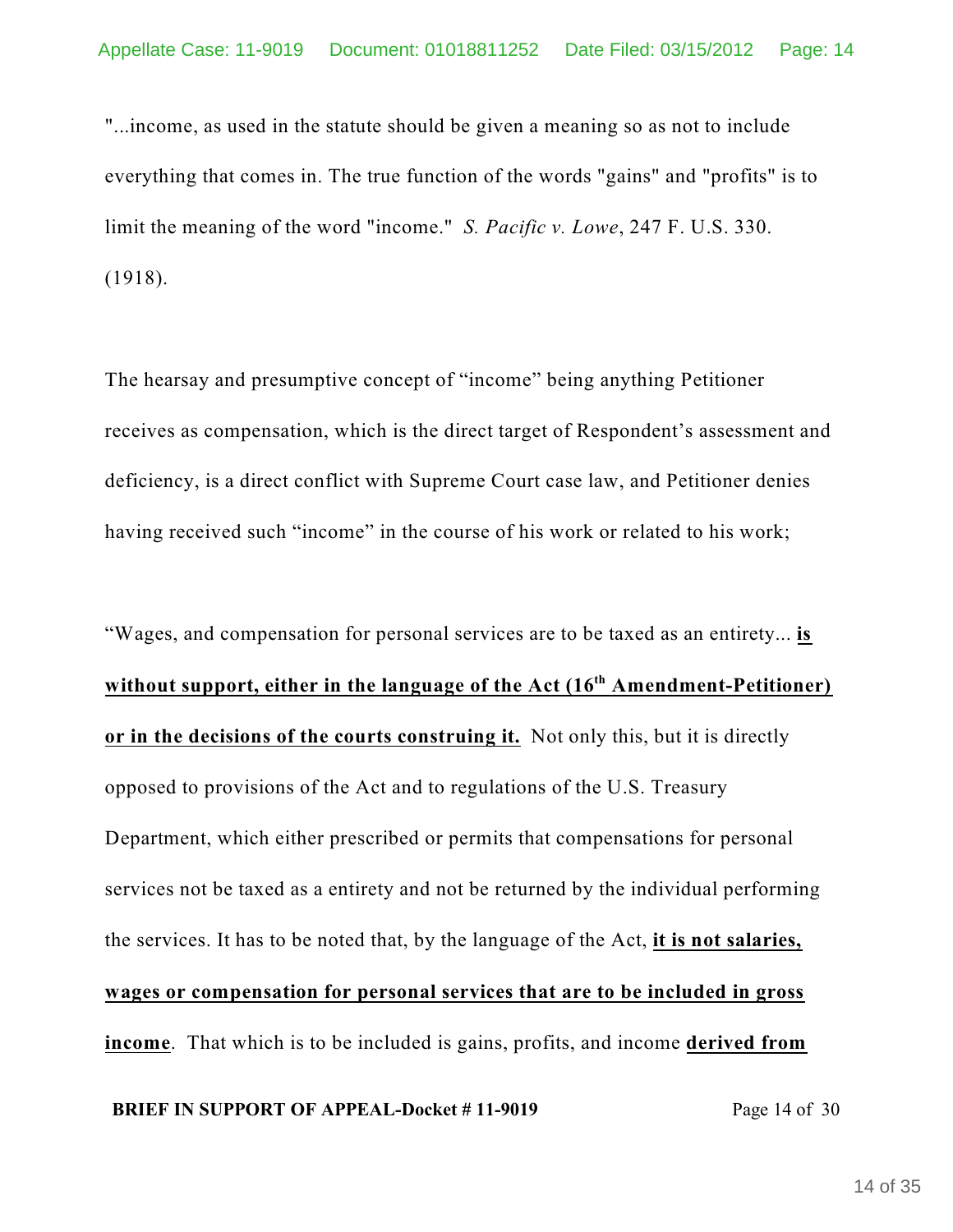salaries, wages, or compensation for personal services." *Lucas v. Earl, 281 U.S.* 111 (1930). (Emphasis added).

In other words, "income" is NOT wages that Petitioner has received for work, or anything outside a corporate profit. Petitioner has "derived," no such "income" from his wages, salary or compensation, and none is of record. Congressional testimony further clarifies the law. - See original Petition P. 7-10 for congressional testimony.

" We must reject in this case...the broad contention submitted in behalf of the Government that all receipts - everything that comes in - are income within the proper definition of the term 'gross income'... " *Doyle v. Mitchell Brother, Co.,* 247 US 179 (1918).

"Income is not a wage or compensation for any type of labor." *Staples v. U.S.,* 21 F Supp 737 U.S. Dist. Ct. ED PA, (1937).

The word "income" has been slowly distorted from the original intent of the framers and Courts, and common knowledge. The true meaning of "income" is essentially a

#### **BRIEF IN SUPPORT OF APPEAL-Docket #11-9019** Page 15 of 30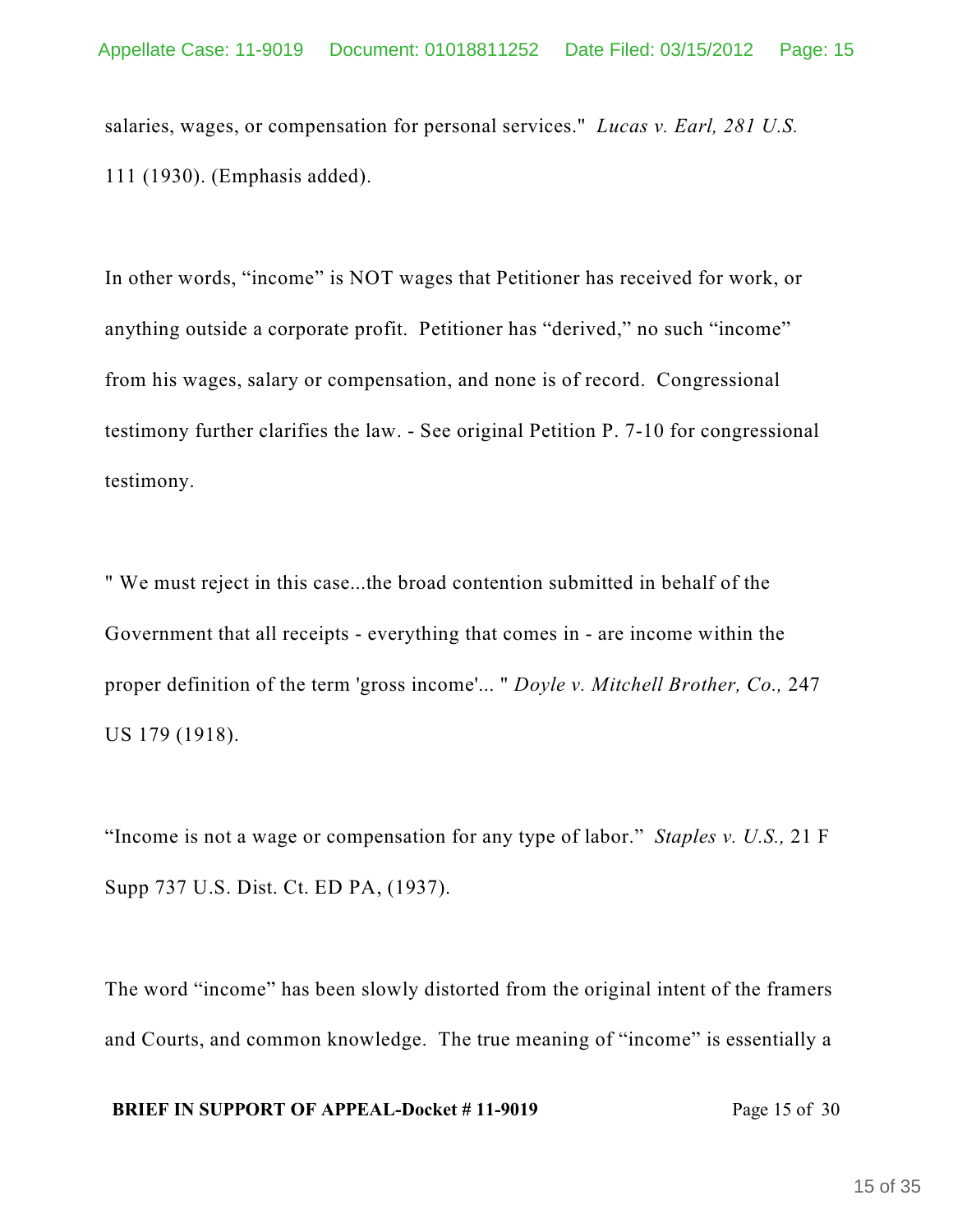"corporate profit," or "unearned" assets. That is, something that is derived **from** capital, NOT EATING INTO CAPITAL, thus destroying the very source for the lawful "income." Respondent claims all wages are "gain," or "profit," to be taxed in its entirety, but the Supreme Courts differs with this presumption and falsehood;

"There is a clear distinction between 'profit' and 'wages' or 'compensation for labor.' **Compensation for labor cannot be regarded as profit within the meaning of the law**...The word profit is a different thing altogether from mere compensation for labor...The claim that salaries, wages and compensation for personal services are to be taxed as an entirety and therefore must be returned by the individual who performed the services which produced the gain **is without support either in the language of the Act or in the decisions of the courts** construing it and is directly opposed to provisions of the Act and to Regulations of the Treasury Department..." *U.S. v. Balard*, 575 F. 2D 400 (1976), *Oliver v. Halstead*, 196 VA 992; 86 S.E. 707 Rep. 2D 858: (Emphasis added).

"...Reasonable compensation for labor or services rendered is not profit..." *Laureldale Cemetery Assc. v. Matthews*, 47 Atlantic 2d. 277 (1946).

#### **BRIEF IN SUPPORT OF APPEAL-Docket #11-9019** Page 16 of 30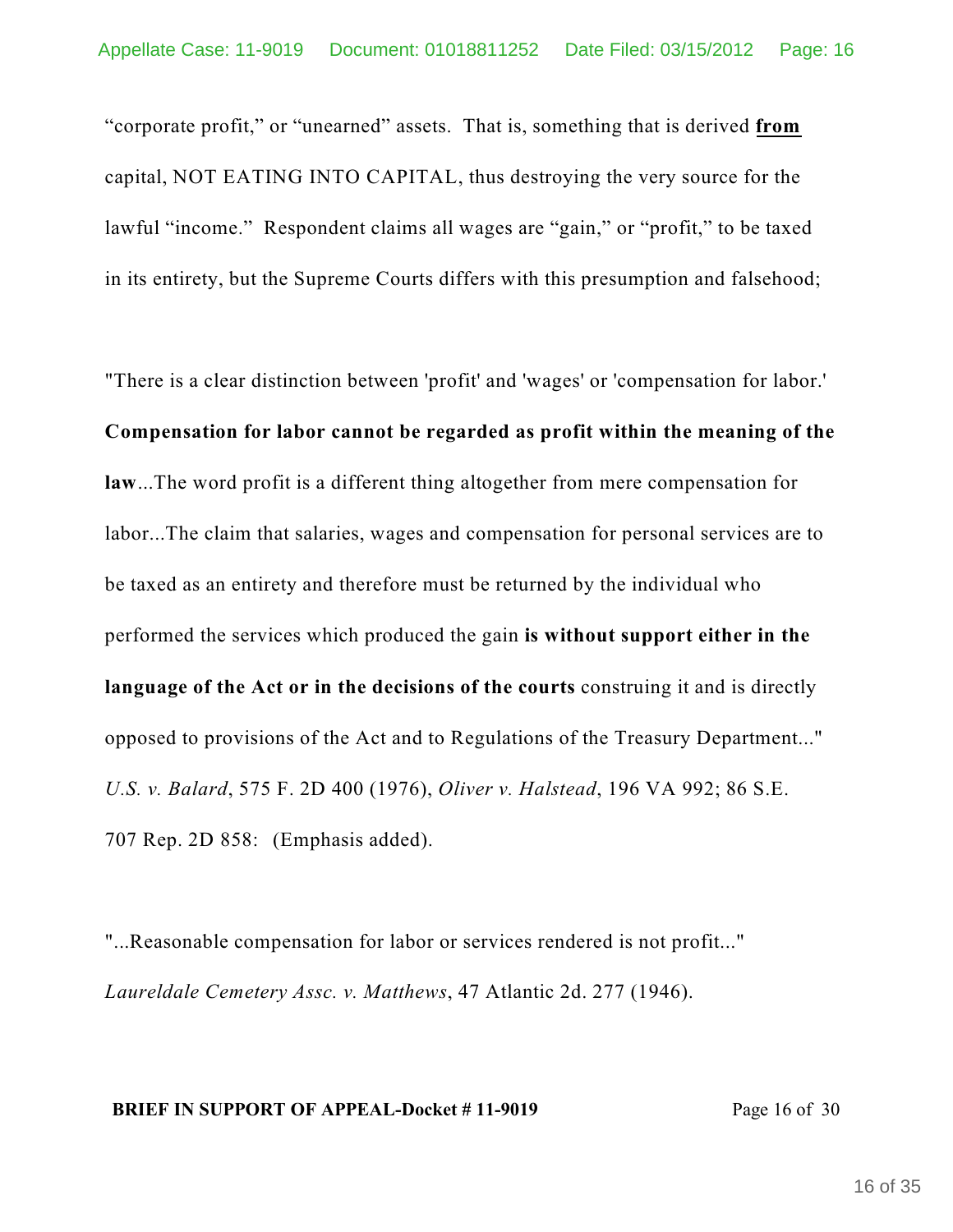"All are agreed that an income tax is a "direct tax" on gain or profits..." *Bank of America National T. & Sav. Ass'n. V United States*, 459 F.2d 513, 517 (Ct.Cl 1972).

"Simply put, pay from a job is a 'wage,' and wages are not taxable. Congress has taxed income, not compensation." - *Conner v. U.S. 303 F Supp.* 1187 (1969).

"Income, as defined by the supreme Court means, 'gains and profits as a result of corporate activity and profit gained through the sale or conversion of capital assets.'" *Stanton v. Baltic Mining Co.* 240 U.S. 103, *Stratton's Independence v. Howbert* 231 U.S. 399. *Doyle v. Mitchell Bros. Co.* 247 U.S. 179, *Eisner v. Macomber* 252 U.S. 189, *Evans v. Gore* 253 U.S. 245, *Merchants Loan & Trust Co. v. Smietanka* 225 U.S. 509. (1921).

The bottom line on "income" is this; It is NOT wages, salary or compensation, but IS corporate profit, or "gain" FROM the exercise of capital (gains) and use of principle to create lawful "income." The Courts are clear on this distinction. (See P. 7-10 of original Petition for more case law.)

Petitioner has no proven lawful "income" that Respondent can presume to attack.

#### **BRIEF IN SUPPORT OF APPEAL-Docket #11-9019** Page 17 of 30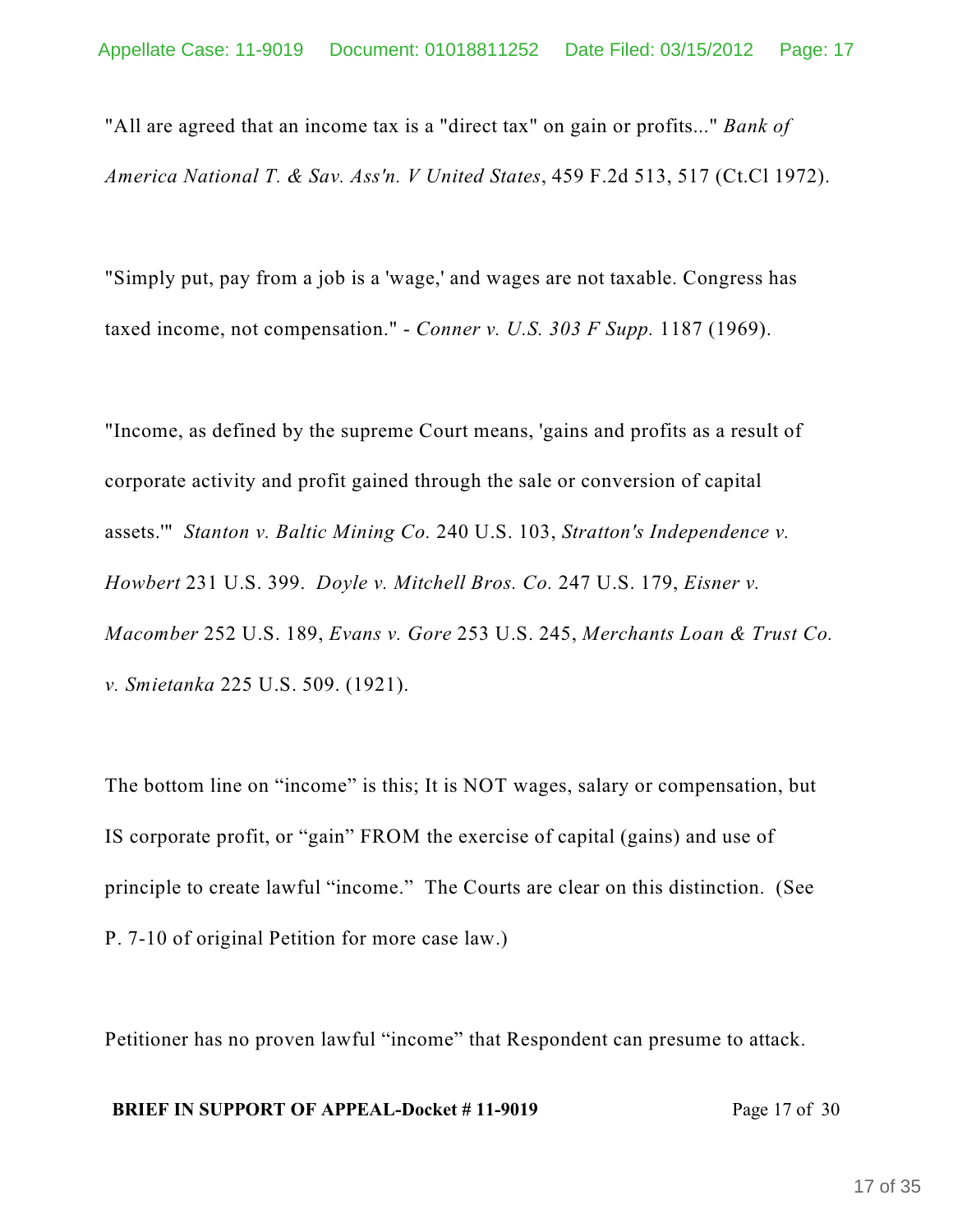Petitioner is not a corporation, or acting in a corporate capacity, or has any "unearned" assets, and has nothing in the record to prove such that any lawful "income" is the issue in this instant case.

3. No evidence whatsoever has been forthcoming to even begin to claim that Petitioner is personally or legally a "**taxpayer**" which is a hearsay and presumptive statement. Petitioner has repeatedly requested proof of statutory law or constitutional law or documents proving he is a "taxpayer," as labeled by the Respondent, and is "liable" to said "deficiencies," as compared to a "non-taxpayer," as identified in the U.S. Supreme Court. No such document has been provided:

"The **revenue laws** are a code or system in regulation of tax assessment and collection. They **relate to taxpayers and not to non-taxpayers**. The latter are without their scope. **No procedure is prescribed for non-taxpayers** and **no attempt is made to annul any of their rights and remedies in due course of law**. With them Congress does not assume to deal, and **they are neither of the subject nor of the object of the revenue laws**. **Persons who are not taxpayers are not within the system and can obtain no benefit by following the procedures prescribed for taxpayers...**" *United States Court of Claims, Economy Plumbing*

**BRIEF IN SUPPORT OF APPEAL-Docket #11-9019** Page 18 of 30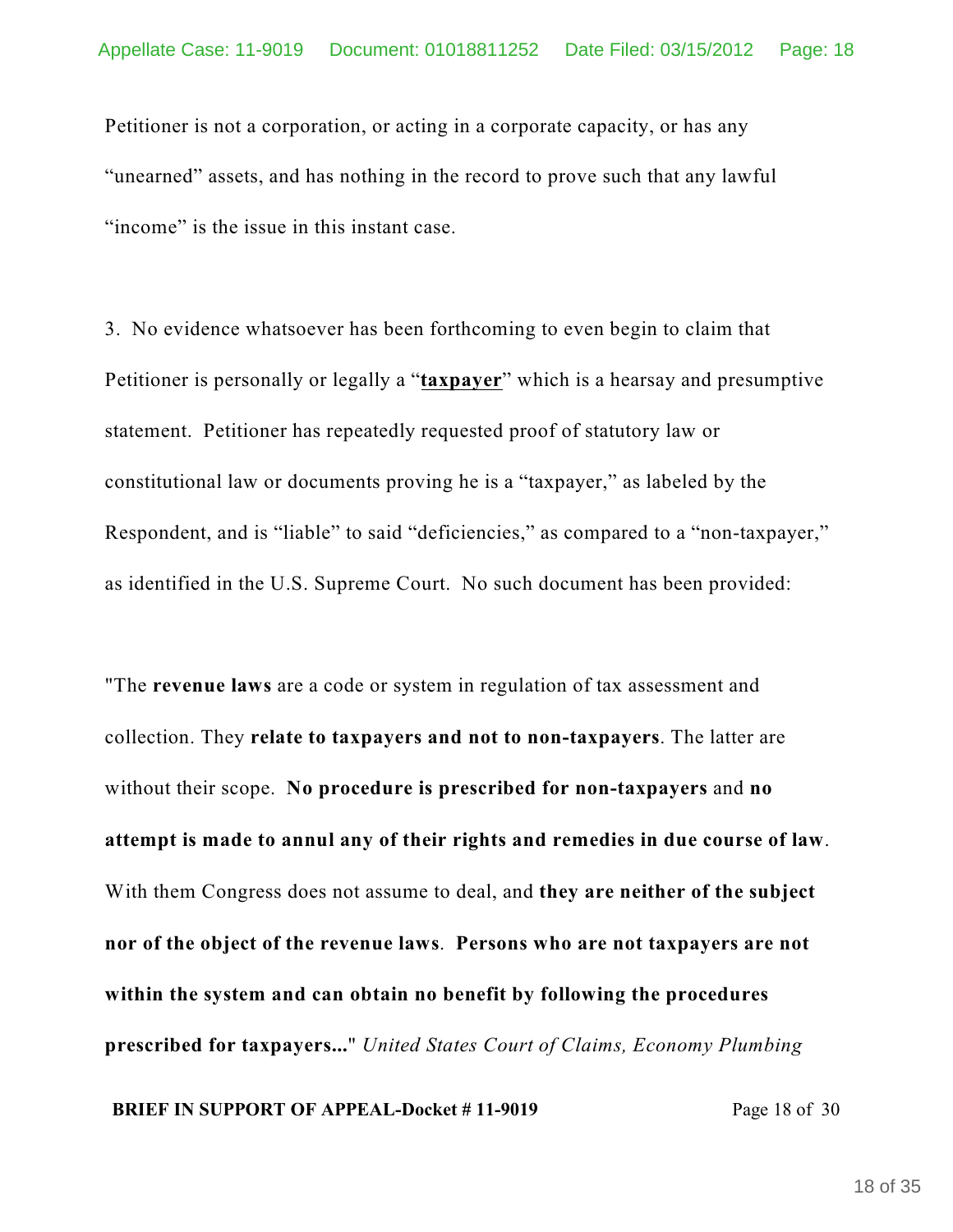*and Heating v. United States*, *470 Fwd 585, at 589 (1972)*. (Emphasis added).

Petitioner maintains that he is a "non-taxpayer" until proven to be a "taxpayer" by law, statute, code or the Constitution, or that he has taxable "income" that could be liable to taxation, and enters into a "taxpayer" status through voluntarily filing said tax forms on lawful "income" subject to lawful taxation.

Petitioner being presumptively labeled a "taxpayer" by the Respondent, according to all existing evidence provided, is acting outside of law. Liability cannot be created by fiat or presumption, or "because we say so." Liability cannot exist absent a law creating that liability or proof that Petitioner's personal information can in any way create any liability anymore than a German or Frenchman's personal information can make them "liable" to Respondent absent law that does so FIRST.

4. The IR tax code is ambiguous, at best, and provides no liability on Petitioner to be required to file a federal tax return form 1040. The code is obvious about alcohol, tobacco and firearms taxes, which are constitutional, but nothing in the code exists that makes Petitioner "liable" for anything Respondent is alleging.

#### **BRIEF IN SUPPORT OF APPEAL-Docket #11-9019** Page 19 of 30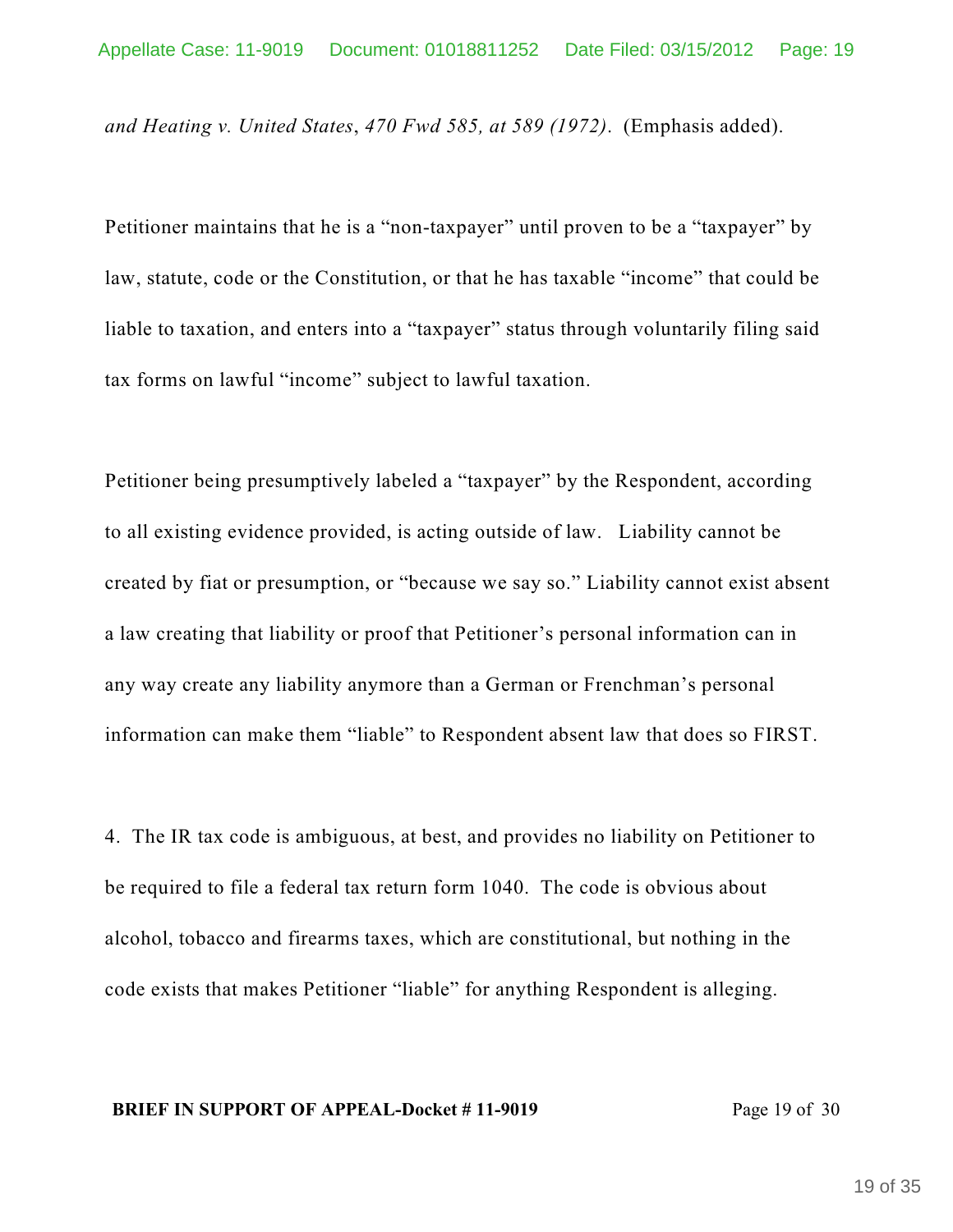In *Billings v. U.S.*, *232 U.S. 261, 34 S.Ct. 421 (1914)*, the Courts clearly acknowledged the basic and long-standing rule of statutory construction: "Tax statutes . . . should be strictly construed, and, if any ambiguity be found to exist, it must be resolved in favor of the citizen." *Eidman* v. *Martinez*, 184 U.S. 578, 583; *United States* v. *Wigglesworth*, 2 Story, 369, 374; *Mutual Benefit Life Ins. Co*. v. *Herold*, 198 F. 199, 201, aff'd 201 F. 918; *Parkview Bldg. Assn*. v. *Herold*, 203 F. 876, 880; *Mutual Trust Co*. v. *Miller*, 177 N.Y. 51, 57." (Id at p. 265, ).

Ambiguity in the IR Code is very evident based on the brief evidence provided, and which can be substantially supported in complete disclosure. The necessity for Petitioner's personal financial information on presumed "tax liability or the collection of the tax liability" is without merit and has no legal standing and is under the color of law and outside Respondent's legal jurisdiction. No such liability has every been provided to Petitioner from the IR Code, thus, any "assessment" or "alleged "deficiencies" are moot and void, ab initio, and favor should be shown to Petitioner in determining the actual law, or lack thereof. Respondent is acting under color of law, and attempting to deceive this honorable Court using unconstitutional arguments;

#### **BRIEF IN SUPPORT OF APPEAL-Docket #11-9019** Page 20 of 30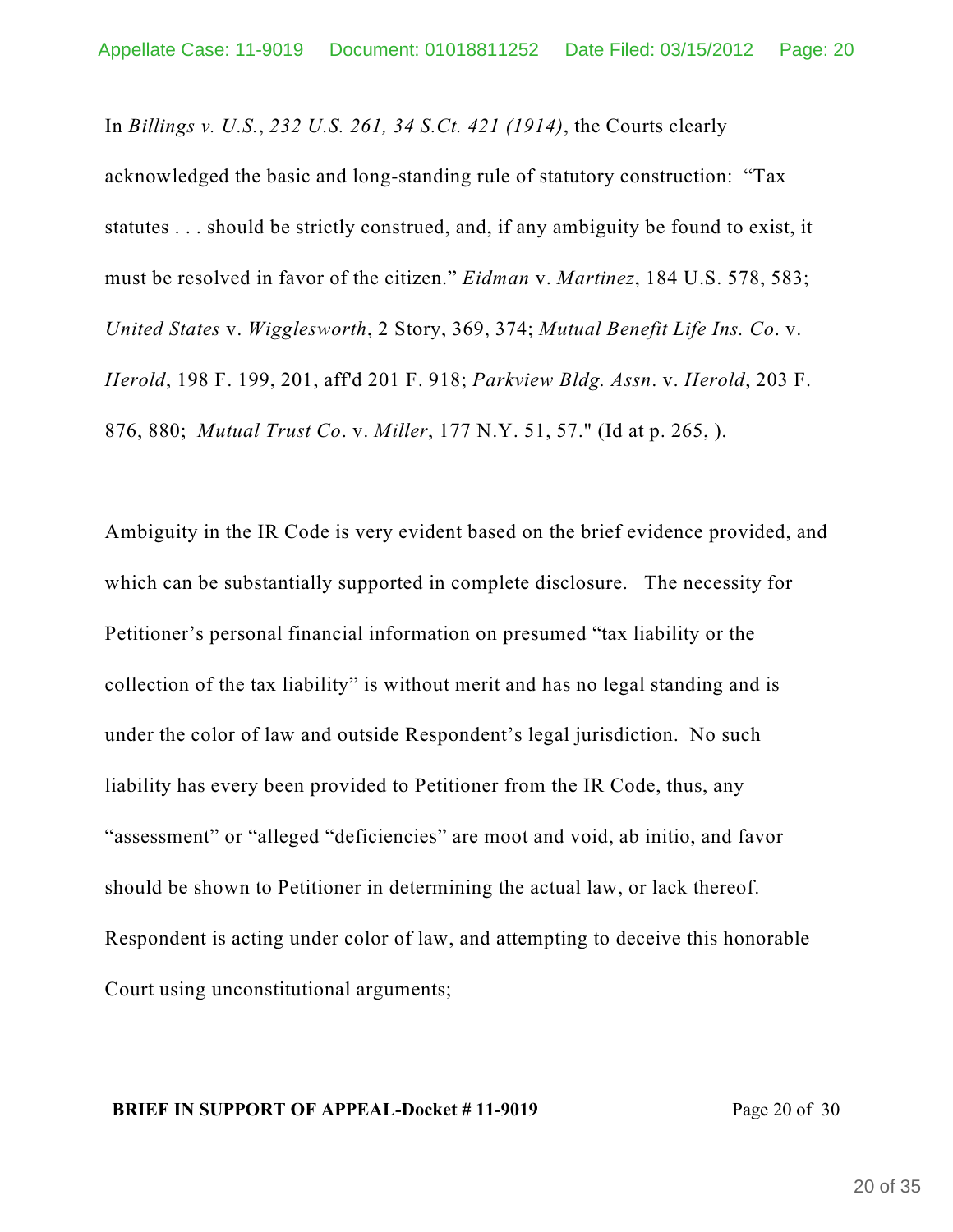"a law repugnant to the Constitution is void; and the courts, as well as other departments, are bound by that instrument." *Marbury v Madison*, 5 US 1803 (2 Cranch) 137, 170-180, and *NORTON v. SHELBY COUNTY*, 118 U.S. 425.

Petitioner maintains that Respondent is arguing from hearsay and presumption, as well as court rulings that are in direct conflict with long standing Supreme Court case law, and is attempting to manipulate this honorable Court with its traditional worn tactics of obfuscation and avoidance of the Rule of law. Presumption does not rise to the level of evidence or law.

5. Respondent replied to original Petition with "failure to state a claim upon which relief can be granted." Petitioner denies this "usual" response in that Petitioner clearly stated multiple claims, but which respondent failed to respond to in addressing the actual issues presented. They are in default:

"The general rule in appraising the sufficiency of a complaint for failure to state a claim is that a complaint should not be dismissed unless it appears beyond doubt that the plaintiff can prove no set of facts in support of his claim which would entitle him to relief." *CONLEY VS. GIBSON* (1957), 355 U.S. 41, 45, 46, 78 S.Ct.

#### **BRIEF IN SUPPORT OF APPEAL-Docket #11-9019** Page 21 of 30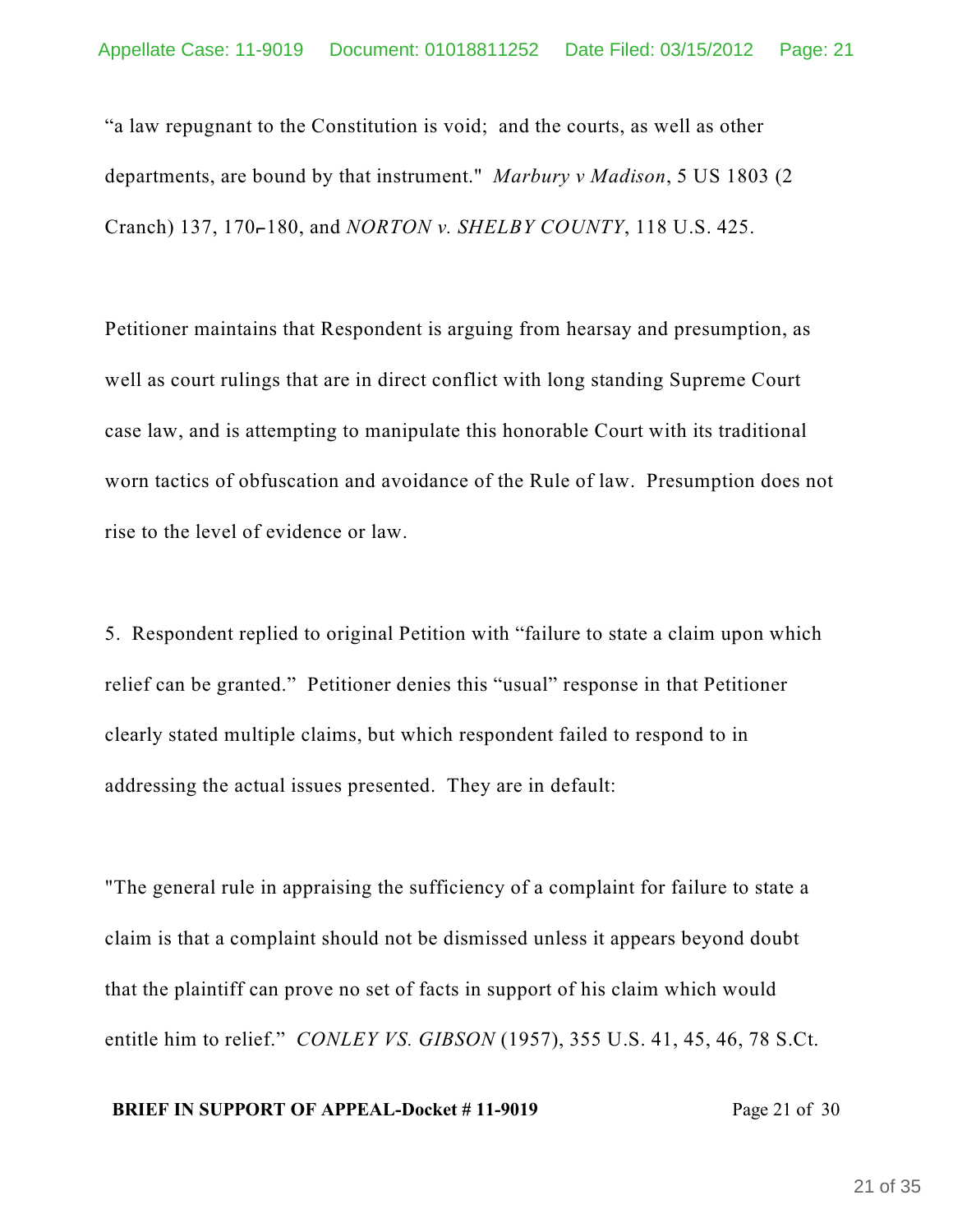99, 102, 2LEd 2d 80; (See "Exhibit B, Failure to State a Claim" in "Response to Motion to Dismiss" for more case law on this issue).

6. Petitioner also entered new and relevant information to the U.S. Tax Court prior to being notified of "veiled" denial of previous motions and pleadings, and learning of improper Service of Process, and would like to have that information entered into the record in this honorable court which Petitioner was deprived of timely entering.

7. Petitioner denies Respondent's "frivolous" argument against challenges made. Petitioner provided a document which he now understands to be an "Amicus Curiae Brief" from a third party disproving Respondent's claims regarding "frivolous" arguments it has for public consumption on its website. This document was ignored and denied.

Claims that Petitioner's arguments are "frivolous," or "already answered by the Courts," are untenable in that Petitioner is claiming that his evidence of Supreme Court case law and Congressional record quotes are MORE valid than a few contradictory, and taken out of context, Court cases which counter long standing precedent. Case quotes and Congressional testimony provided by Petitioner have

#### **BRIEF IN SUPPORT OF APPEAL-Docket #11-9019** Page 22 of 30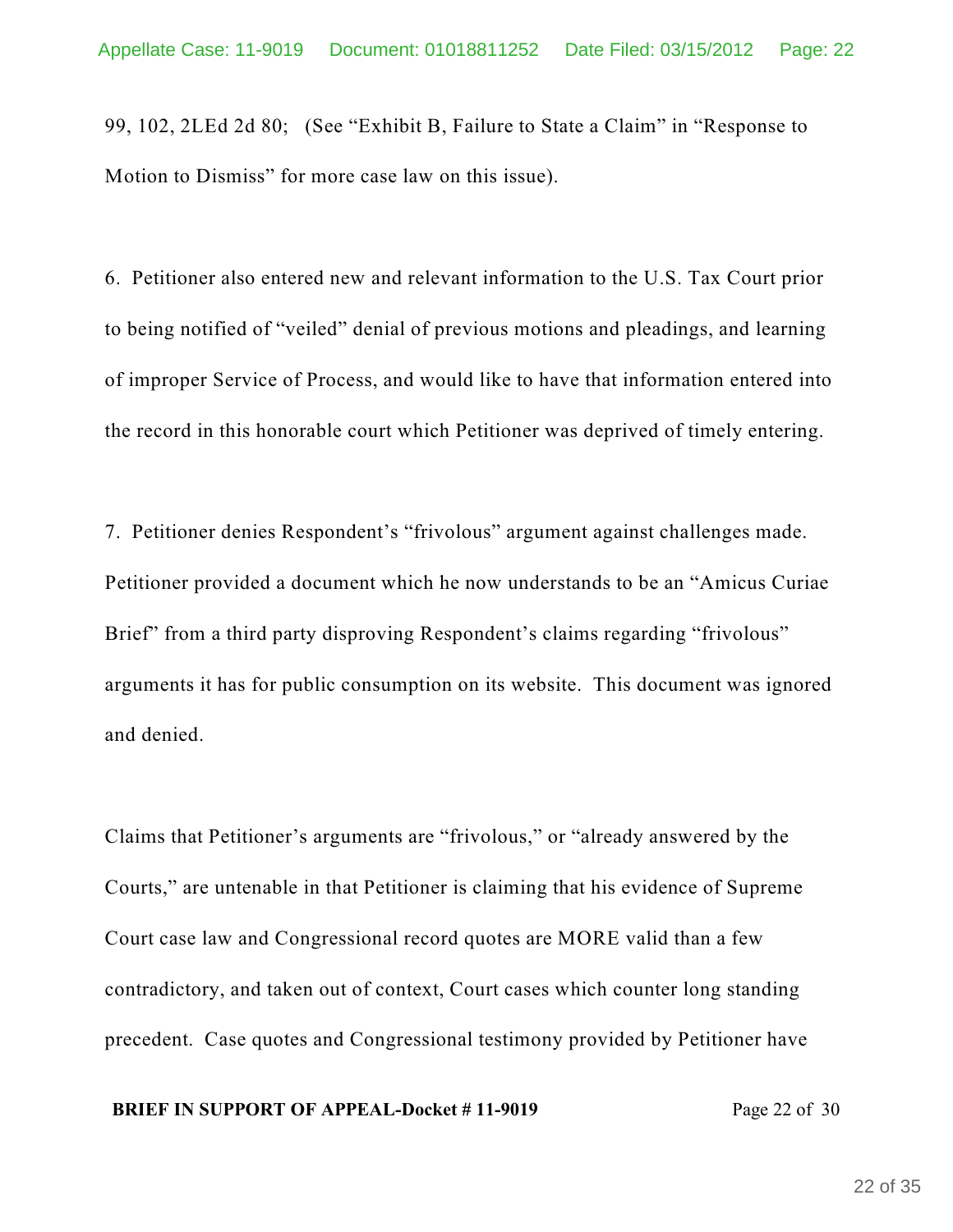never been overturned, and have been long standing case law and selfauthenticating Evidence in Fact that has never been lawfully addressed by Respondent. Petitioner's Court case law supported arguments can be no more "frivolous" than Respondent's which counter Supreme Court case law.

Either the well settled Supreme Court precedent is valid, or it is not. Either Congressional testimony and original intent clearly in the record is valid, or it is not. Standing must be based either on lawful evidence and NOT hearsay and presumption, or hearsay and presumption have risen to the level of evidence in the Courts. Nothing is in the record from Respondent that remotely touches on the legality and validity of their presumptive claims of law they allegedly depend on.

Petitioner can also provide yet another Amicus Curiae Brief from an X-IRS Special Agent which case law and IR Code discussion clearly refutes Respondent's position against Petitioner.

8. Petitioner wants to make statements on the questions the Appeals Court sent to him in the "A-12" form to be perfectly clear in his argument and claim and to provide enough answer to this Honorable Court:

#### **BRIEF IN SUPPORT OF APPEAL-Docket #11-9019** Page 23 of 30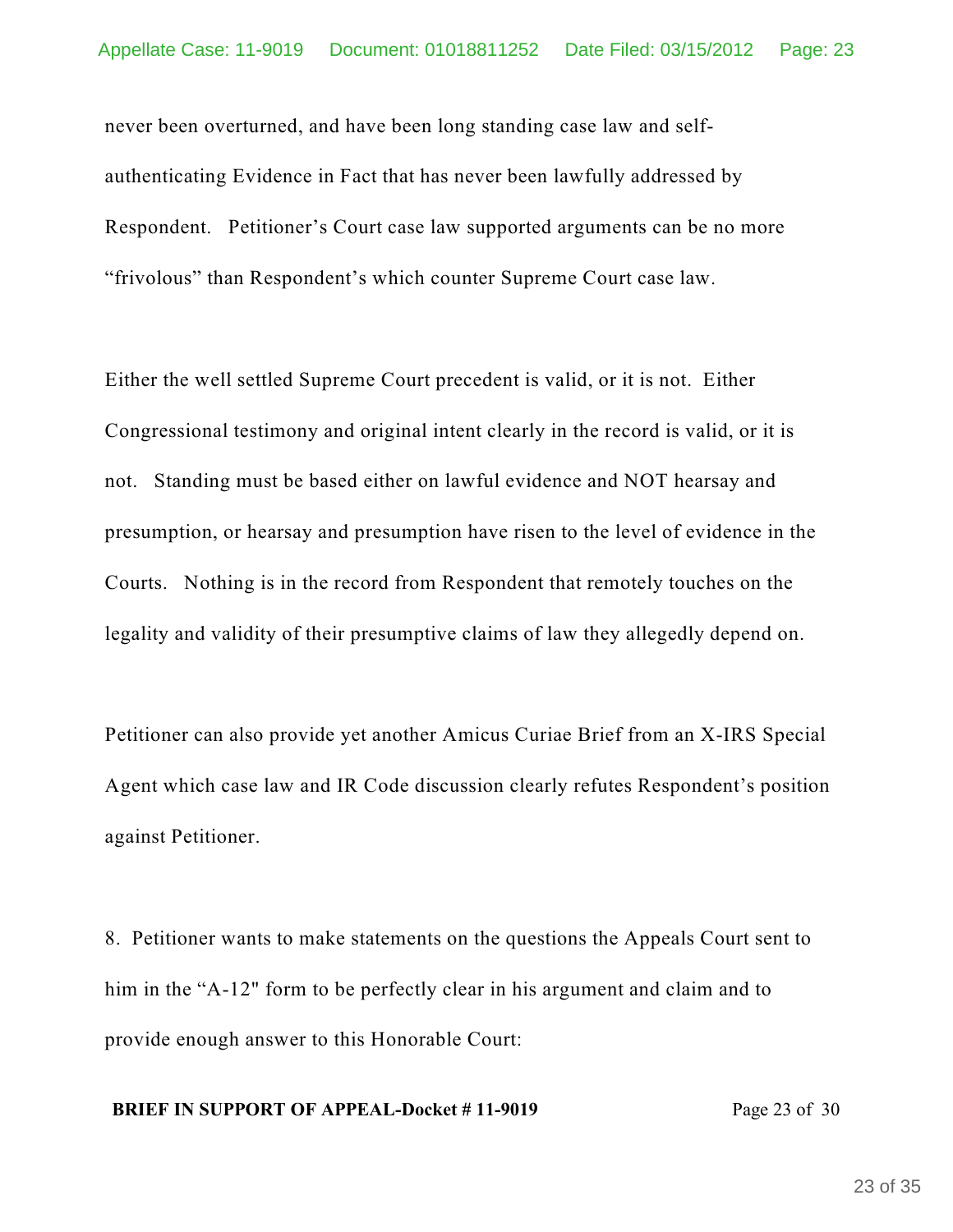4. Question; "Do you think the district court (herein "tax court") applied the wrong law? If so, what law do you want applied?" Response; Petitioner entered the tax court under belief that it was an article III, common law and constitutional court, and subject to the same laws. The tax court didn't apply "any" proper "lex fori" law, (its own laws). The Court presumed, under "assumed consent," that lex fori law ruled, but this was under lack of full disclosure and understanding of the forum in which

Petitioner entered.

5. "Did the tax court incorrectly decide the facts? If so, what facts?" Response; The tax court did not decide ANY facts of the evidence and law in the argument presented to the best of Petitioner's awareness. The Court failed to address binding Supreme Court case law used in defense of Respondent's actions and position under color of law.

6. "Did the tax court fail to consider important grounds for relief? If so, what grounds?"

Response: Petitioner has clearly declared and established that the tax court "failed to consider" the very heart of the argument, laws, facts and basis for the claim Respondent is making in presuming to assess Petitioner for alleged

#### **BRIEF IN SUPPORT OF APPEAL-Docket #11-9019** Page 24 of 30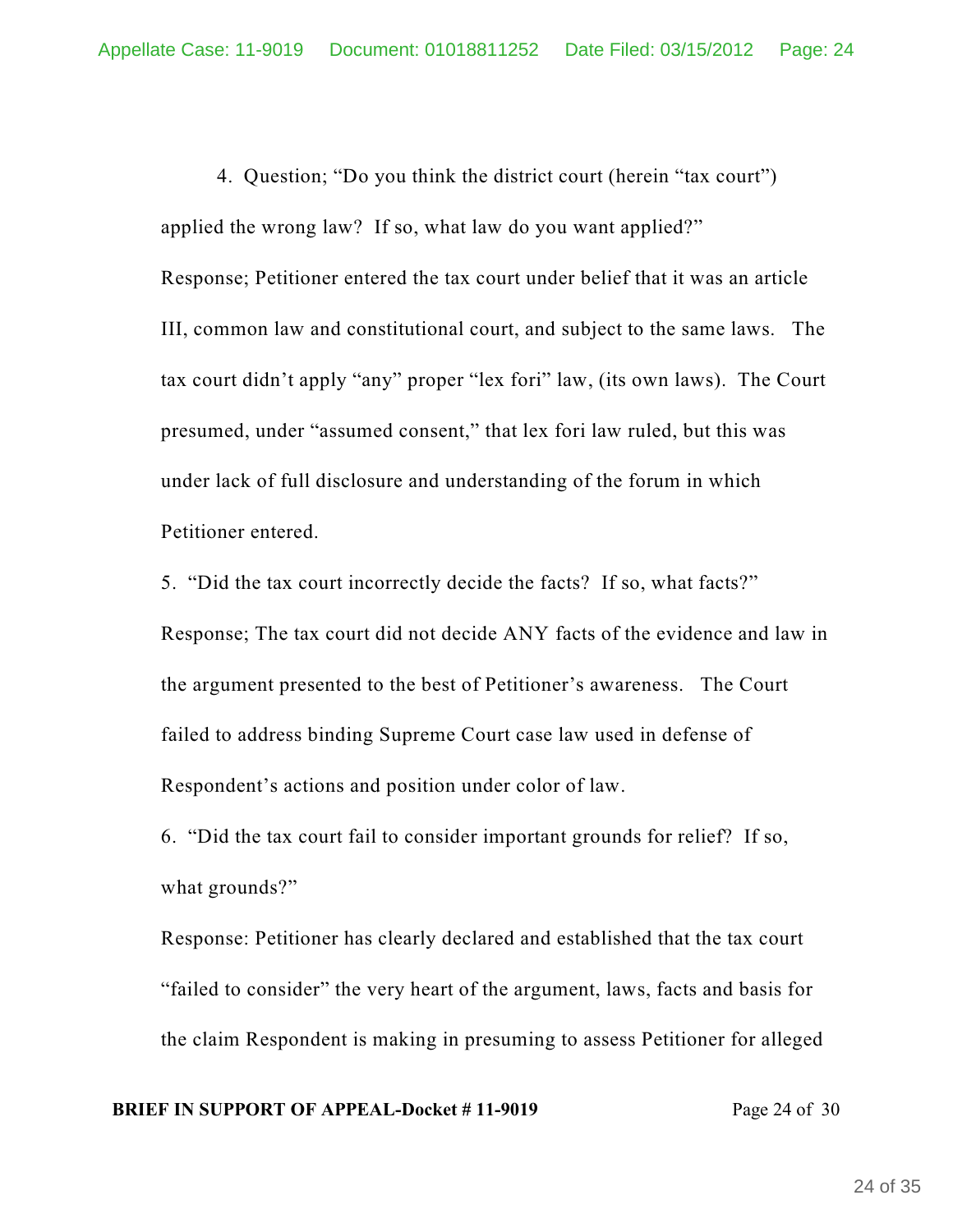tax deficiencies. Lawful relief can only come in the form of proper adjudication of all facts and law, or dismissal of Respondent's alleged deficiency claims against Petitioner without proof of claim.

7. "Do you feel that there are any other reasons why the tax court's judgment was wrong? If so, why?"

Response; The tax court not only didn't establish any standing in the record, it ignored Supreme Court case law, ignored proper "service of process," and failed to require any answer from Respondent to most of the presumptive claims presented, and ignored the established law presented in defense.

(End of A-12 Questions and responses).

9. Petitioner could bring in far more legal facts initially presented in the Petition, and far more issues NOT initially presented, but is at the length limits of this brief.

# **CONCLUSION**

Petitioner is NOT a "tax protester," does not believe "income" taxes are illegal, and pays state sales taxes for his private business, as well as dozens of other taxes. As Judge Andrew Napalitano has clearly stated many times, the issue involving Respondent is "illegal" taxation under the color of law...

http://www.youtube.com/watch?v=lA\_Yl\_JCdFg&feature=player\_embedded#!

#### **BRIEF IN SUPPORT OF APPEAL-Docket #11-9019** Page 25 of 30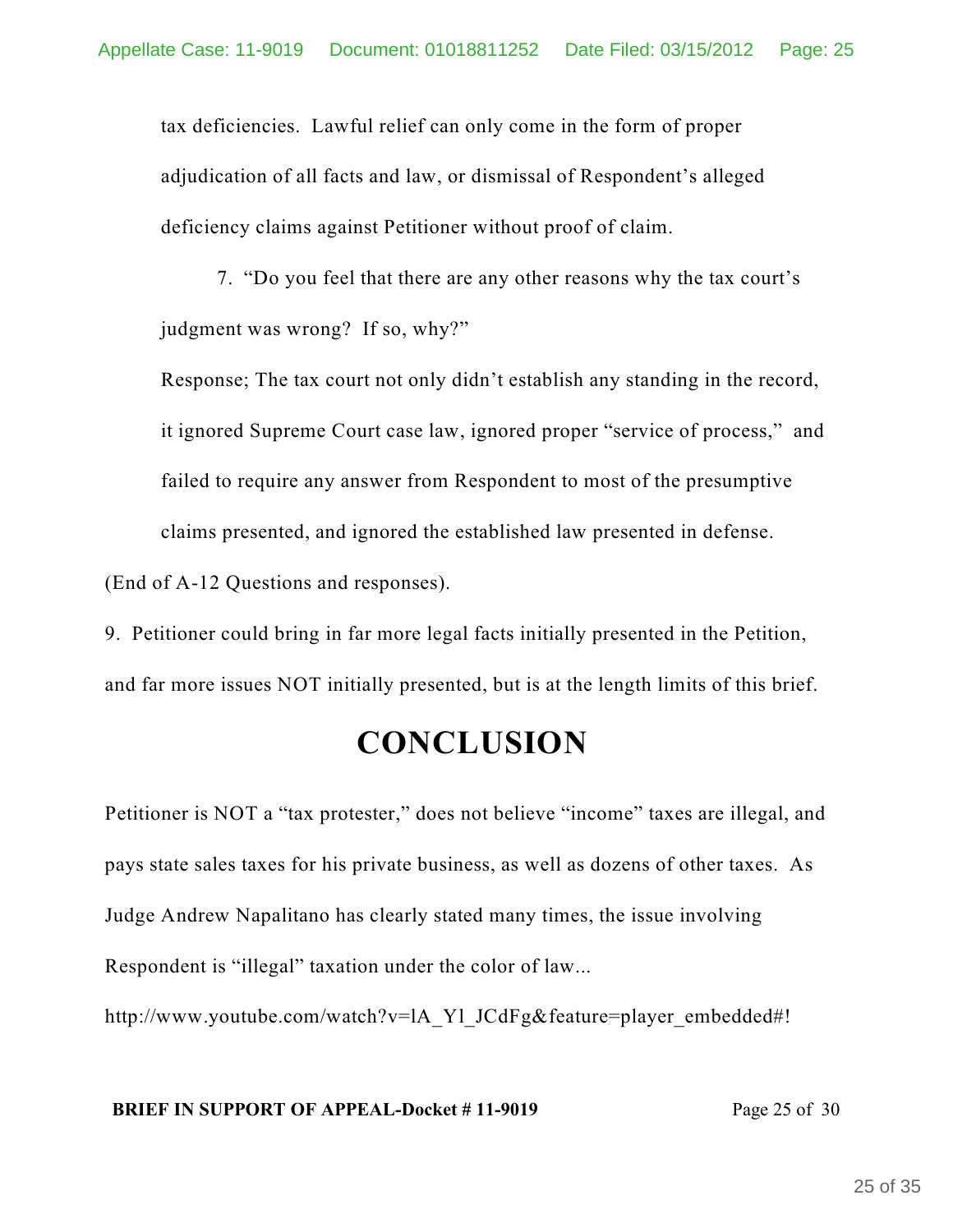Petitioner has shown that Respondent has provided no evidence that rises to the level of fact. It has failed to:

1. Prove Petitioner has lawful "income."

2. Prove that Petitioner is lawfully made a "taxpayer," as compared to a "nontaxpayer."

3. Prove there is any "law" or IR Code section which makes Petitioner "liable" to file any 1040 form.

4. Prove that Respondent IS a lawful government agency, contrary to its testimony in the previous case cited, and which has any jurisdiction over Petitioner.

5. Prove evidence of a valid "Summary Record of Assessment" or "Verified Assessment," or 23C form, as required by law.

6. Prove it has any standing to be moving against Petitioner in assessing deficiencies in contradiction to Supreme Court and other evidence to the contrary.

Respondent, over the last 100 years, whether through unwitting changes, or wanton and willful manipulation, has distanced itself from the Rule of Law and the Constitution and original intent, and is now practicing merely administrative procedures which have no authority over Petitioner, with no lawful support even being considered regarding its actions against Petitioner.

#### **BRIEF IN SUPPORT OF APPEAL-Docket #11-9019** Page 26 of 30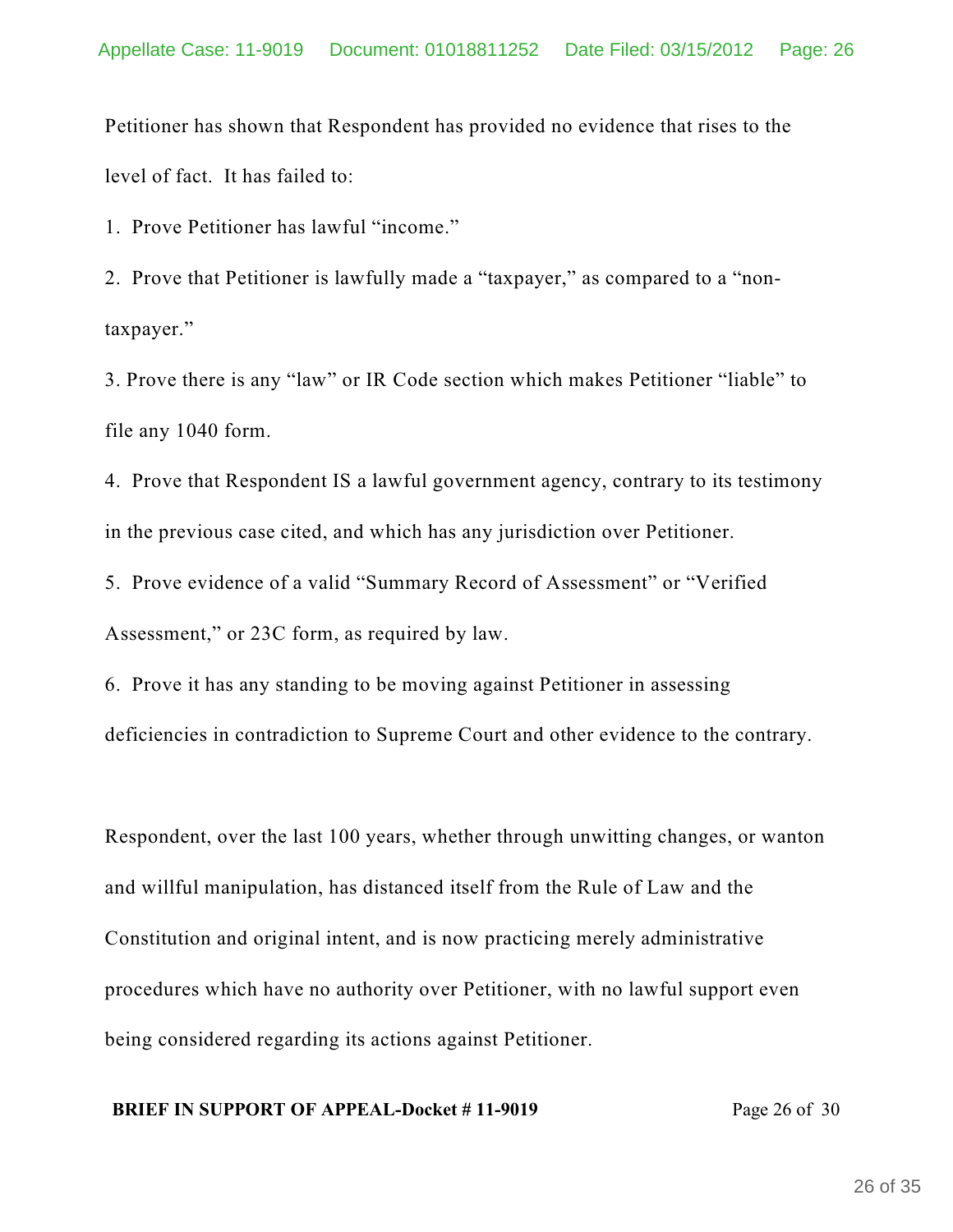The world "believed" the earth was flat at one time until "law" and facts proved otherwise. Because Respondent makes unsubstantiated presumptive and hearsay claims, under color of law against Petitioner, and because most people, and some past Courts, have been misled by years and decades of Respondent's manipulating the public consciousness (and the Courts) of terms such as "income," and "taxpayer," Courts have ruled on this mere presumption, and this distortion of original law has occurred.

However, because of the easily accessible Court case records and other documentation now readily available and searchable, the collective facts and laws are being exposed in a much more coherent means and now this Honorable Court has just some of this evidence before it, and said presumptions by Respondent can now be put out of view.

Petitioner calls upon the Appeal's Court's good reputation for defending the Rule of Law, and the Constitution of these United States. Our United States has steadily moved from the Rule of Law, and Constitutional parameters, to one that has been re-written by those with the most to gain.

#### **BRIEF IN SUPPORT OF APPEAL-Docket #11-9019** Page 27 of 30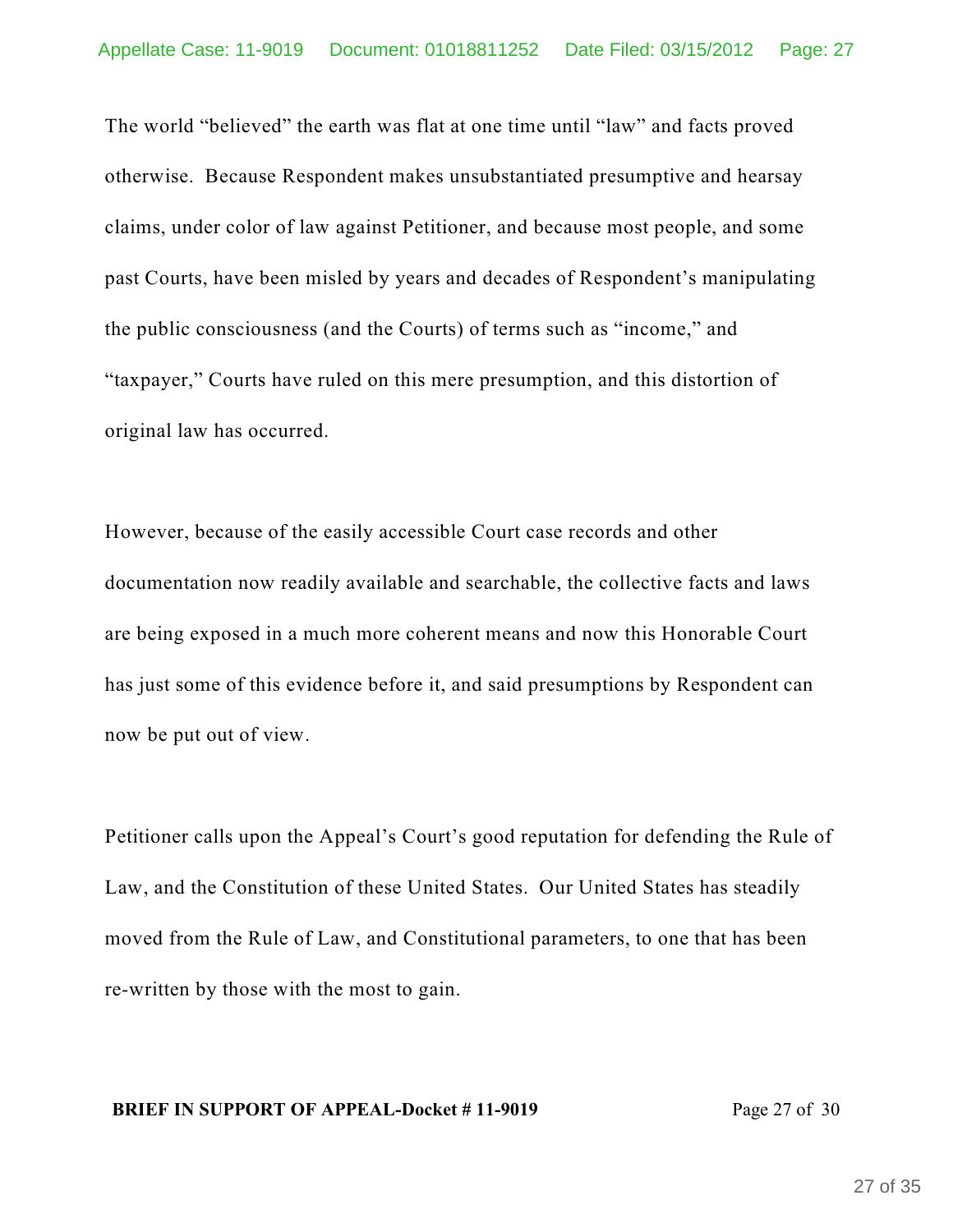Because of a cascading series of breaches against the Constitution, the Rule of Law, original intent of our founders, Supreme Court case law and Congressional testimony, lawlessness has slowly undermined our very fabric of freedom and rules. Events have slowly and subtly shifted policy, and our "Ship of State" has been drifting away from the Rule of Law and the Constitution, so much so, that we are headed, like the Titanic, toward an iceberg that can take this country down the road to fascism, and tyranny... lawlessness.

This Honorable Court has the authority to adjudicate the law, to right this clear wrong, to re-establish precedent, to re-establish the Rule of Law, to re-establish the Constitutional parameters for taxation, and to require Respondent to finally provide valid proof of claim. The Courts themselves have been deceived by these subtle changes that swept over us all for the past century, but which are clearly in violation of original intent and standing case law.

This honorable Court has the right, and duty, according to Supreme Court case law (as supplied in previous pleadings), to reject unjust, unlawful, unconstitutional positions being foisted on this Honorable Court as true law which has been fraudulently created and forced upon us. If this Honorable Court is willing to

#### **BRIEF IN SUPPORT OF APPEAL-Docket #11-9019** Page 28 of 30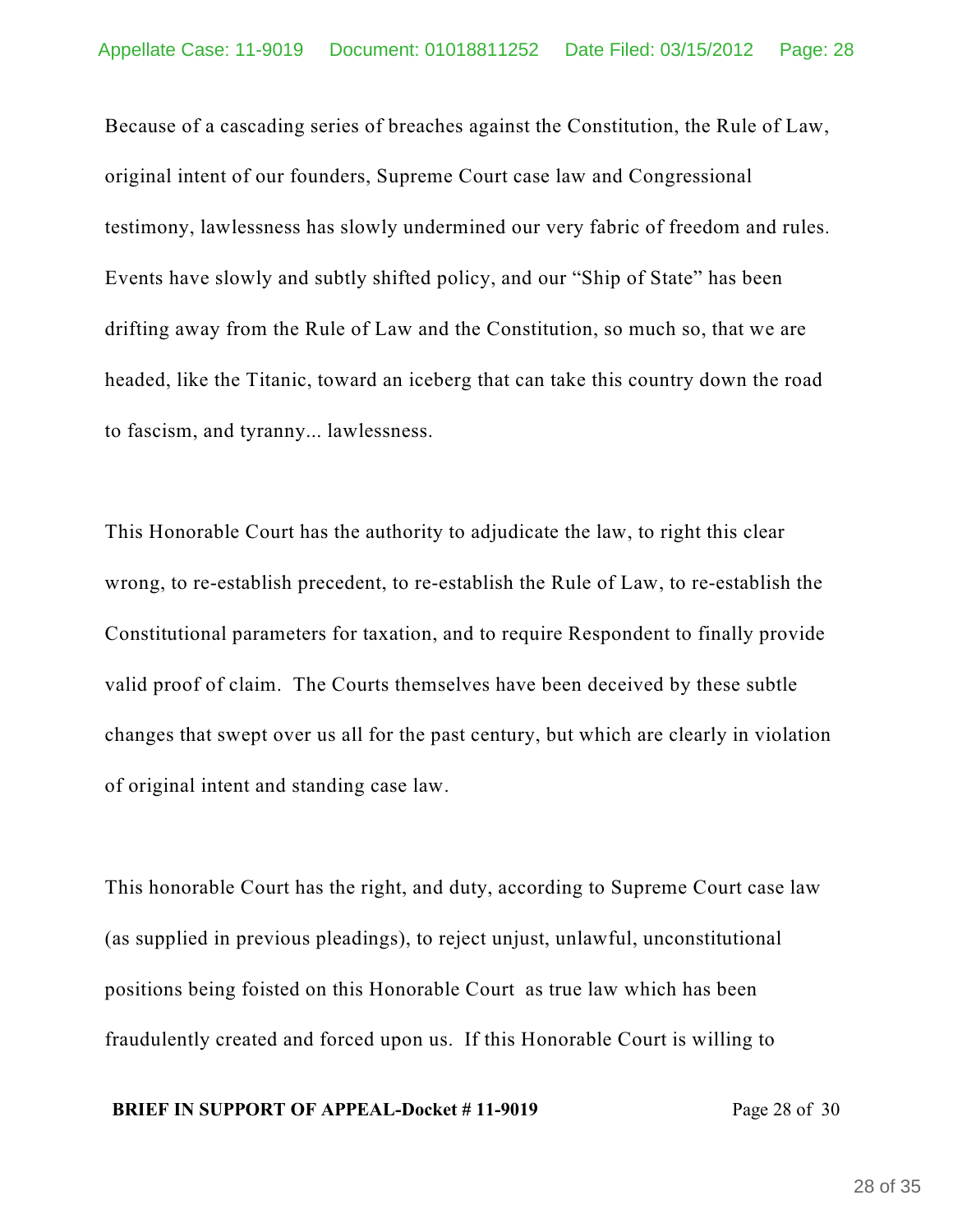examine ALL the evidence, in detail, the whole issue... even if that might take weeks or months, it will clearly see the scope of the witting or unwitting fraud by Respondent.

Petitioner is willing to enter into oral arguments if this Honorable Court believes there is more that it needs to hear on the actual facts of the case law already presented in all pleadings. Petitioner believes the fundamental issues raised are vitally important to our constitutional form of government and the Rule of Law, and perhaps requiring en banc hearing and deliberation, as this is nation-changing facts of law, and opportunity for this Honorable Court to simply and finally say, "Show us the laws."

Petitioner would notice the Court that he is a disabled veteran which makes extended travel difficult, such as to Denver for oral testimony, a 5 hour drive, but is willing to testify to this, and far more evidence available to this honorable Court, if possible, via conference call or other electronic means, but will try to travel if required.

## **REQUEST FOR RELIEF TO BE GRANTED**

Petitioner moves this Honorable Court to either remand this case back to the U.S. **BRIEF IN SUPPORT OF APPEAL-Docket #11-9019** Page 29 of 30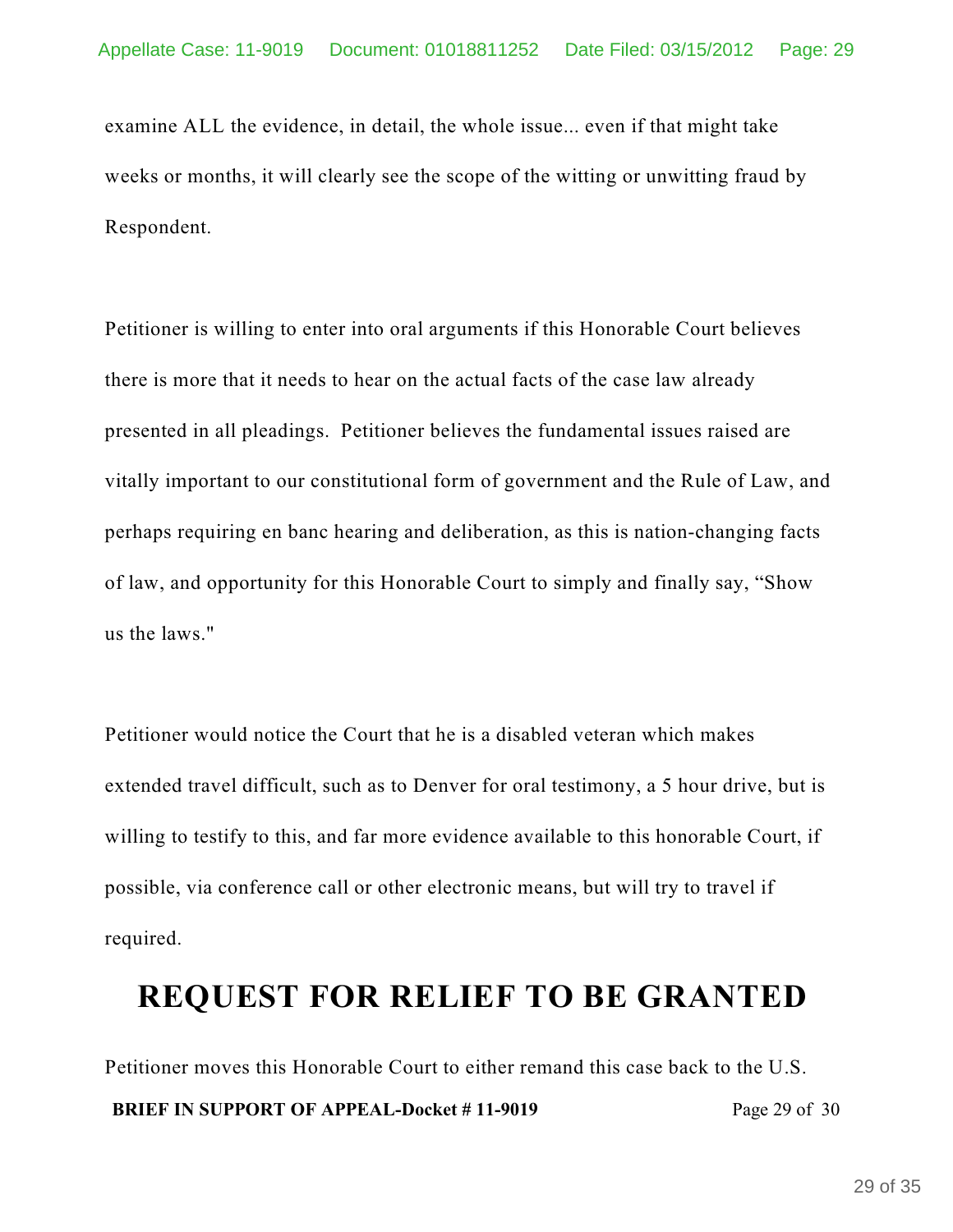Tax Court for proper adjudication of ALL the law and the facts, and to ORDER Respondent to provide lawful proof of standing and claim on ALL the issues raised, as required by law, **or** to dismiss, without prejudice, the unlawful ORDER of the Tax Court regarding alleged deficiencies, and to ORDER Respondent to cease and desist any and all action against Petitioner unless or until Respondent can provide adequate proof of standing and claim on the record.

Petitioner also Requests that any docket fee Petitioner may have been required to pay in his defense, (which he feels is a prohibition against his Due Process rights to have to pay for a right) and any other expenses Petitioner incurred, including lost work time and other costs, that the Court may find just and right, be reimbursed by Respondent.

Respectfully submitted to this Honorable Court.

\_\_\_\_\_\_\_\_\_\_\_\_\_\_\_\_\_\_\_\_\_\_\_\_\_\_\_\_\_\_\_\_\_\_\_\_\_\_\_\_

Jeffrey T. Maehr (Digital)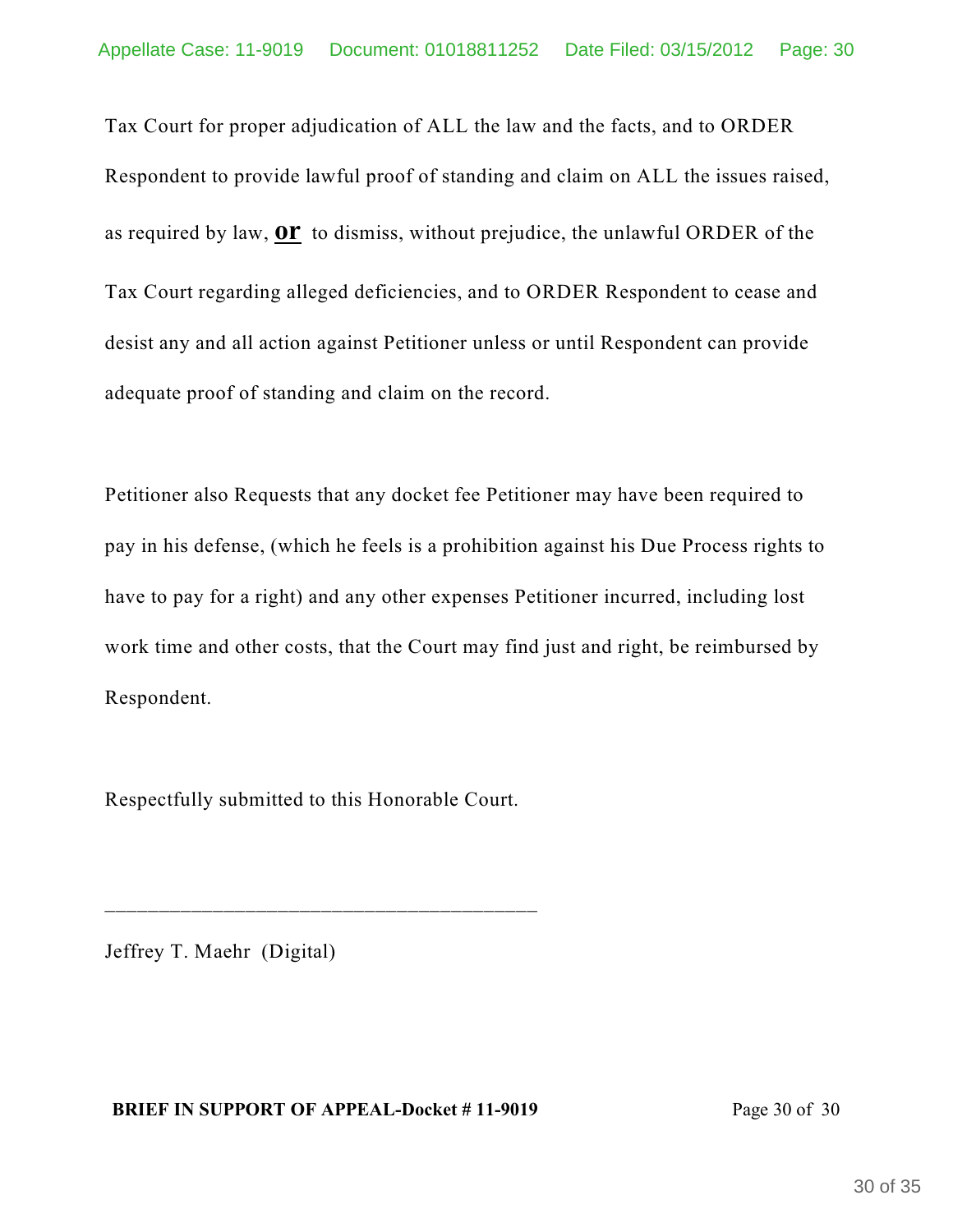# **UNITED STATES COURT OF APPEALS FOR THE TENTH DISTRICT**

| Jeffrey T. Maehr,               |                      |
|---------------------------------|----------------------|
| Petitioner                      |                      |
|                                 |                      |
| $V_{\rm A}$                     | ) Docket No. 11-9019 |
|                                 |                      |
| <b>COMMISSIONER OF INTERNAL</b> |                      |
| REVENUE,                        |                      |
| Respondent                      |                      |

### **Form 23C Assessment Law**

Internal Revenue Manual 3(17)(63)(14).1:

Account 6110 Tax Assessments

(2) All tax assessments must be recorded on Form 23C Assessment Certificate. The Assessment Certificate must be signed by the Assessment Officer and dated. The Assessment Certificate is the legal document that permits collection activity.

Internal Revenue Manual 3(17)(46)2.3:

Certification

(1) All assessments must be certified by signature of an authorized official on Form 23C, Assessment Certificate. A signed Form 23C authorizes issuance of notices and other collection action…

(2) Some assessments are prescribed for expeditious action as and be certified on a daily basis. These assessments will require immediate preparation of Form 23C from RACS…

Form 23C is described in Document 7130, IRS Printed Product Catalog as: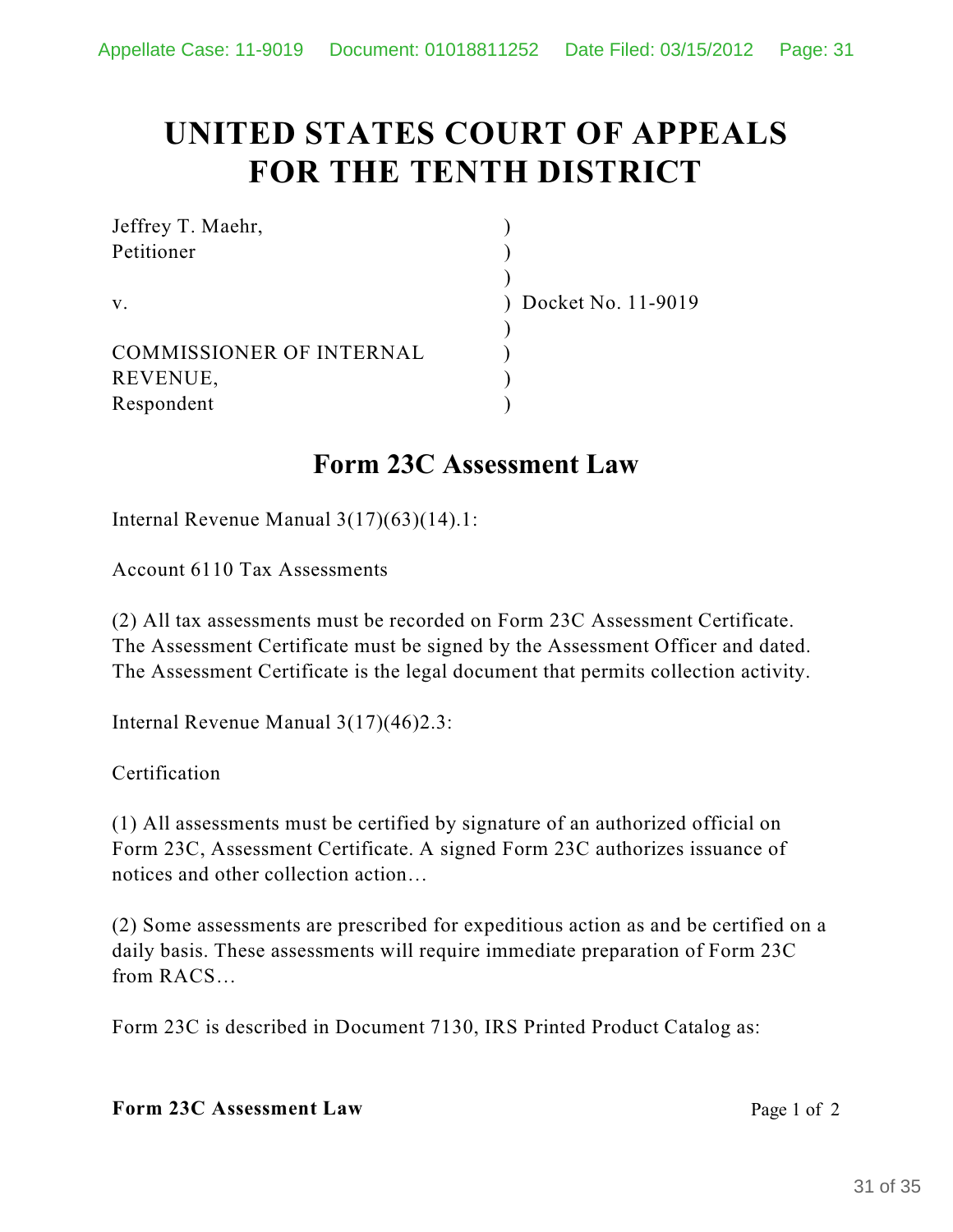23C - Assessment Certificate-Summary Record of Assessments

Form 23C is used to official assess tax liabilities. The completed form is retained in the Service Center case file as a legal document to support the assessment made against the taxpayer. This status notice is reissued to update the status notice file. TR:R:A Internal Use

CURLEY v. U.S., Cite as 791 F. Supp 52 ( E.D.N.Y. 1992):

"… [5] Plaintiff relies heavily on Brafman v. United States, 384 F.2d 863 (5th Cir. 1967), where an assessment was invalidated due to the lack of a signature on the 23C Form. This defect, however, was a significant violation of the regulation…"

"…A signature requirement protects the taxpayer by ensuring that a responsible officer has approved the assessment…"

764 FEDERAL SUPPLEMENT Page 315

BREWER v. U.S. , Cite as 764 F.Supp. 309 (S.D.N.Y. 1991)

"…However, there is no indication in the record before us that the "Summary Report of Assessments," known as Form 23C, was completed and signed by the assessment officer as required by 26 CFR § 301.6203-1.3. Nor do the Certificates of Assessments and Payments contain 23C dates which would allow us to conclude that a Form 23C form was signed on that date. See United States v. Dixon, 672 F. Supp. 503, 505-506 (M.D.Ala.1987 ). Thus we find that the plaintiff has raised a factual question concerning whether IRS procedures were followed in making the assessments…"

"This regulation provides, in relevant part, that "[t]he assessment shall be made by an assessment officer signing the summary record of assessment…"

Citing Huff v. United States, 10 F.3d 1440 (9th Cir. 1993), the court explained that Form 4340 Certificates of Assessment and Payment, together with Form 23C Summary Records of Assessment, demonstrate that a valid assessment was made.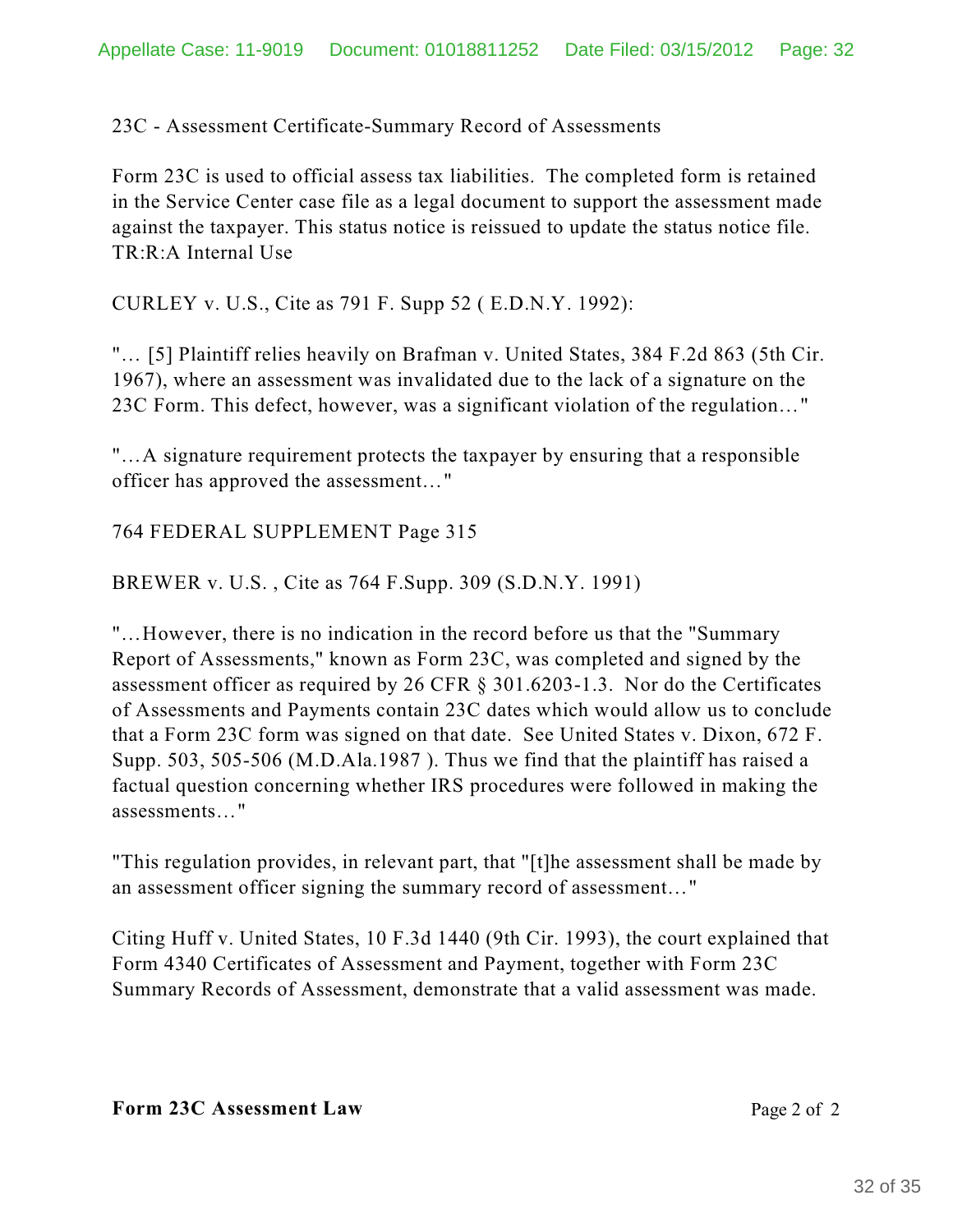STATE OF COLORADO COUNTY OF ARCHULETA

### **NOTARIAL VERIFICATION OF ESTABLISHED TRUTH**

On the date of,  $\ln 12.801$ ,  $I_1$ ,  $S_{\mathcal{A}}/V_1$ ,  $\ln 111/109$ , being a commissioned officer of the STATE OF COLORADO, as a COLORADO NOTARY PUBLIC, hereby verify observed facts, inspected evidence, and make conclusions verifying the establishment of the truth of Jeffrey Thomas Maehr, who appeared before me, and attests as follows;

- 1. A living breathing man was born on April 18, 1953, in Davenport, Scott County, Iowa, of Caucasian (white) parentage, and given the civil law name of Jeffrey Thomas Maehr.
- 2. Jeffrey Thomas Maehr is a living breathing man, living on the land under lex loci (law of the place) created by Nature and Nature's God, and NOT, a created fiction of any entity or person.
- 3. Jeffrey Thomas Maehr has made a voluntary knowledgeable political determination to be one of the People of the United States and NOT a United States of America Citizen under the  $14<sup>th</sup>$  Amendment to the 1787 Constitution of the United States for the United States of America, nor subject to the jurisdiction thereof.

Dated: *MArch 12.2012*<br>
<u>Agley 7, Olligned</u><br>
Colorado Notary Public Signature

seal

Sally **M.** Alllng **Notary Public<br>State of Colorado** My Commission Expires 7 27

 $\frac{\text{SN}}{\text{Colorado Notary Public} \text{Printed Name}}$ 

My Commission expires on:  $\begin{array}{cc} \uparrow \\ \downarrow \end{array}$   $\begin{array}{cc} \uparrow \\ \downarrow \end{array}$ 

#### COUNTY RECORDER PLEASE RETURN TO:

Jeffrey Thomas Maehr c/o 924 E. Stollsteimer Rd Pagosa Springs, Colorado [81147]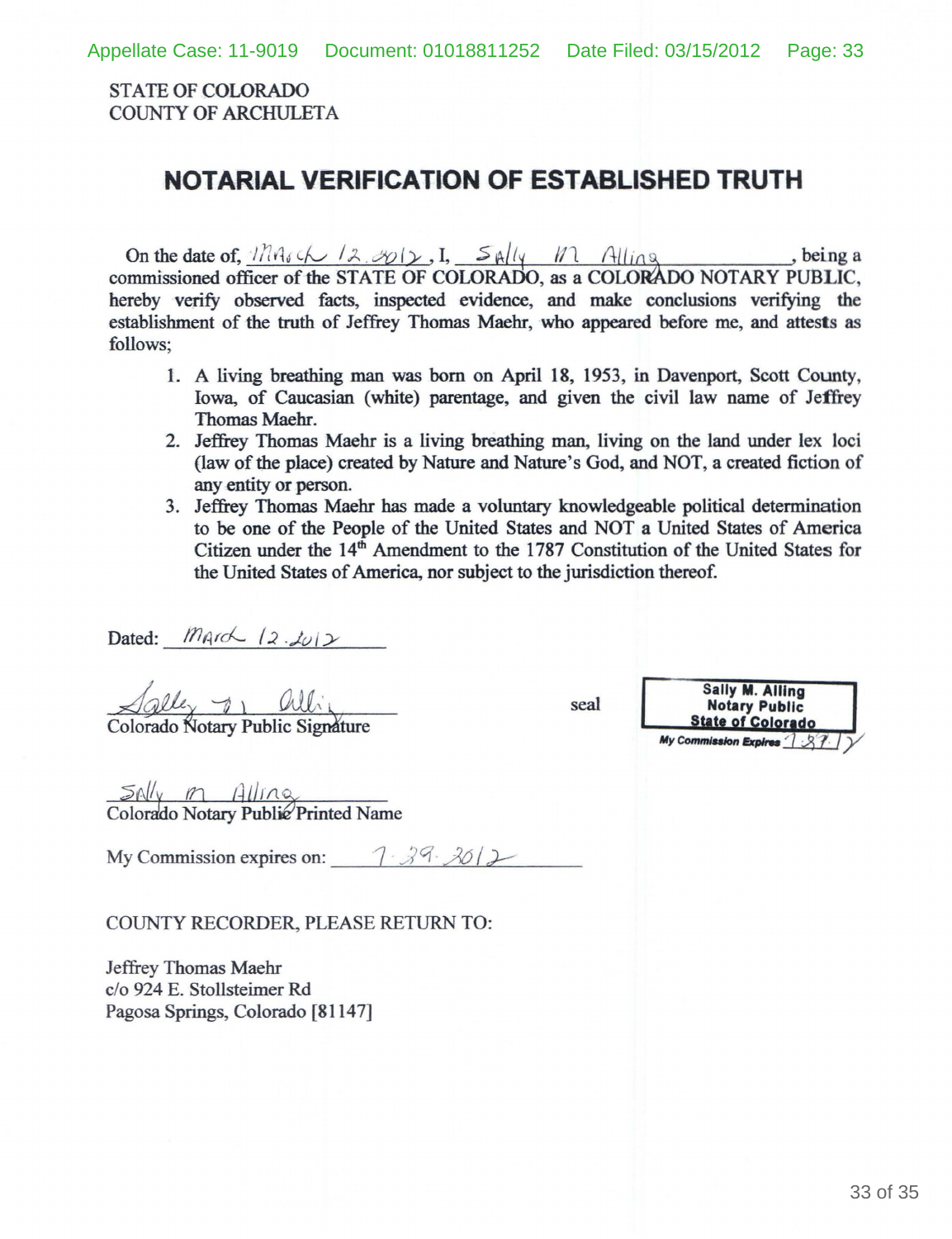#### CERTIFICATE OF COMPLIANCE to Rule 32 (a) (7) (C).

I, Jeffrey T. Maehr, Pro Se, do hereby certify the following;

The document titled "Brief in Support of Appeal" complies with the type-volume limitation as prescribed under Rule 32 (a) (7) (C).

• the number of words in the brief;

\_\_\_\_\_\_\_\_\_\_\_\_\_\_\_\_\_\_\_\_\_\_\_\_\_\_\_\_\_\_\_\_\_

Jeffrey T. Maehr (Digital)